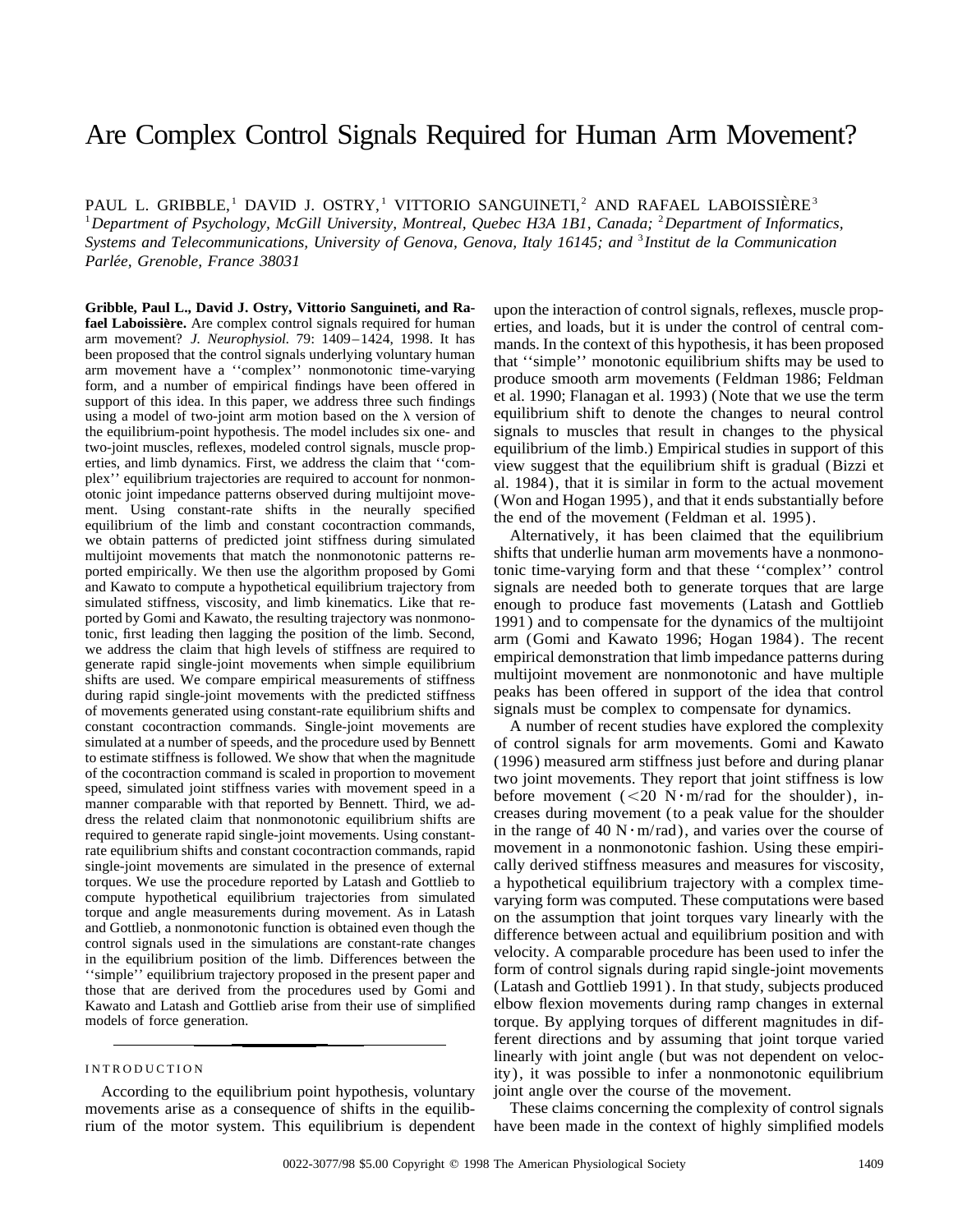vidual muscles and a variety of neurophysiological proper- inputs, length- and velocity-dependent afferent feedback, ties (see DISCUSSION). In the present paper, we use a model and reflex delays. The values for all model parameters except of human arm movement based on the  $\lambda$  version of the those related to the time-varying form of the neural control equilibrium point hypothesis to reexamine these claims. The signal were estimated from empirical data. We used repre-<br>model is used to simulate studies by Gomi and Kawato sentative examples from the physiological literatur model is used to simulate studies by Gomi and Kawato (1996), Bennett (1993), and Latash and Gottlieb (1991). tested the sensitivity of predicted outcomes to model parame-<br>We show that the empirical patterns of kinematics and joint ter values (see APPENDIX C). We show that the empirical patterns of kinematics and joint. stiffness that have been offered as evidence for the complex-<br>Control signals in the model are based on the  $\lambda$  version of ity of control may be predicted using simple control signals the equilibrium-point hypothesis (Feldman 1986; Feldman et involving constant rate changes in the limb equilibrium posi-<br>al. 1990). According to the  $\lambda$  model, tion. Our results underscore the need for explicit models establish muscle threshold lengths ( $\lambda$ s) for  $\alpha$  motoneuron of muscle properties musculoskeletal geometry and limb (MN) recruitment. By changing the value of  $\$ of muscle properties, musculoskeletal geometry, and limb (MN) recruitment. By changing the value of  $\lambda$ , a new thresh-<br>dynamics when testing ideas concerning the complexity of old length is specified and force is generat

Feldman et al. (1990), Flanagan et al. (1993), and Gribble figuration to another. In this paper, it is assumed that move-<br>and Ostry (1996). The arm model has two kinematic degrees ments are generated by "shifting," under n of freedom: rotation at the elbow and at the shoulder, in the equilibrium position of the hand in a straight line at a conhorizontal plane. Six muscle groups are modeled: single-<br>stant rate from an initial equilibrium configuration to a final joint flexors and extensors at the shoulder (pectoralis and limb configuration. deltoid) and elbow (biceps long head and triceps lateral head) and double-joint muscles spanning both joints (biceps *Muscle model* short head and triceps long head). Muscle origins and insertions are estimated from anatomic sources (An et al. 1981,<br>
1989; Winters and Woo 1990). Muscle moment arms for<br>
the three extensor muscles are assumed to be constant (2<br>
constant (2<br>
constant (2<br>
constant (2<br>
constant (2 constants are upper and lower arm mass: 2.1 and 1.65 kg,  $A = [l - \lambda + \mu l]^+$  (*1*) length: 0.34 and 0.46 m, and moment of inertia about the center of mass: 0.015 and 0.022 kgm<sup>2</sup> center of mass:  $0.015$  and  $0.022$  kgm<sup>2</sup>.

For each muscle, we model the dependence of force on muscle length, on the velocity of muscle lengthening or shortening, the graded development of force over time, and the passive elastic stiffness of muscle (see Fig. 1). The model is a variant of that described by Zajac (1989), with The muscle lengths and velocities associated with positive

of force generation that lack explicit representations of indi- stiffness. For each muscle we also include modeled neural

et al. 1996; Ostry et al. 1996). The velocity of lengthening or shortening. By et al. 1996; Ostry et al. 1996). ARM MODEL of the limb can be specified. By changing the values of all  $\lambda$ s in appropriate proportions (see further for details), a Earlier versions of the arm model have been described in movement can be generated from one static equilibrium con-<br>Feldman et al. (1990), Flanagan et al. (1993), and Gribble figuration to another. In this paper, it is ass ments are generated by "shifting," under neural control, the

$$
A = [l - \lambda + \mu l]^+ \tag{1}
$$

$$
[x]^{+} = \begin{cases} x, & \text{if } x > 0 \\ 0, & \text{if } x \le 0 \end{cases}
$$
 (2)

activation and contraction dynamics and passive muscle values of *A* thus define an ''activation area''—a region in



FIG. 1. Schematic representation of the muscle model. Model includes the dependence of force on muscle length and velocity, graded force development over time, passive elastic stiffness, and length and velocity dependent afferent input.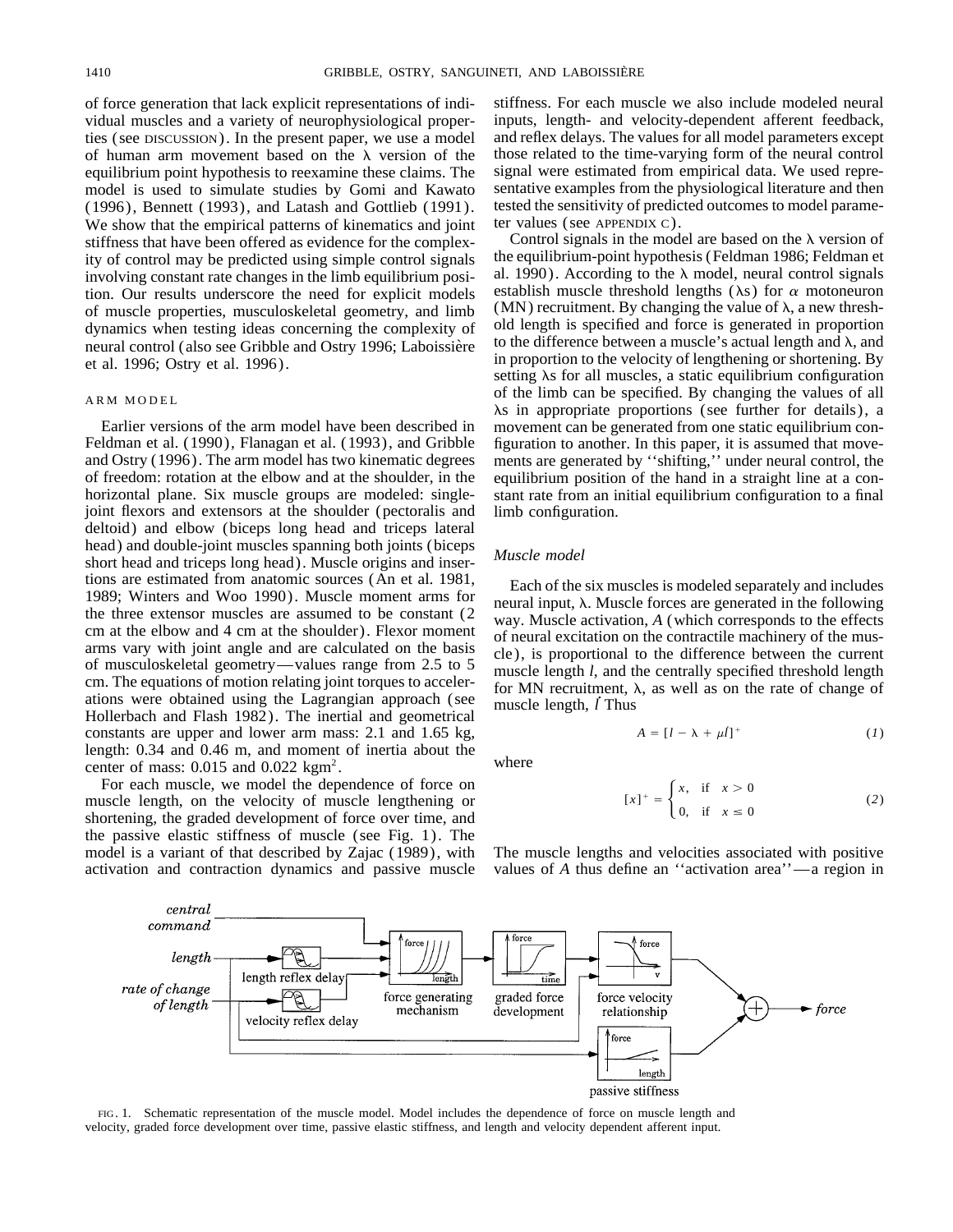state-space in which muscle activity is observed (Feldman

threshold length on velocity and provides damping due to of PCSA into estimates of muscle force-generating ability proprioceptive feedback. In the simulations presented here, that match empirical data, values of  $\rho$  were computed by we have assumed that  $\mu$  is 0.06 s and is constant over time. . scaling PCSA values by 1 N/cm<sup>2</sup>. This was done to match The parameter  $\mu$  likewise reflects the relative magnitudes the predicted stiffness of the model in statics to correspondof spindle primary to spindle secondary afferent effects on ing empirical measures of static joint stiffness (see APPENmotoneuron recruitment (see DISCUSSION). Because pri- DIXES A and C for procedure and further details). Note that maries and secondaries may be affected differentially by the procedures that establish values for both  $\mu$  and  $\rho$  are fusimotor inputs to intrafusal muscle fibers, then in principle, based on achieving a correspondence between model behav- $\mu$  may be modulated through central commands (Feldman ior and empirical data in statics only. The overall timeet al. 1990). In the present paper, the magnitude of  $\mu$  was varying form of stiffness and viscosity during movement is estimated by matching the predicted viscosity of the model not dependent upon this procedure. in statics to corresponding empirical estimates of viscosity The graded development of muscle force due to calcium (see APPENDIX A for details and APPENDIX C for sensitivity kinetics is modeled using a second-order, low-pass filtering

A reflex delay, *d,* of 25 ms has been used for all muscles. value of muscle force This value was estimated from observed delays in the un-*<sup>M</sup>*<sup>E</sup> / <sup>2</sup>t*M*<sup>g</sup> / *<sup>M</sup>* <sup>Å</sup> *<sup>M</sup>*<sup>H</sup> (*5*) loading response of human arm muscles (Houk and Rymer 1981). Thus taking into account time-varying central neural The filter is critically damped with a single parameter,  $\tau$ .

$$
A(t) = [l(t - d) - \lambda(t) + \mu(t)\dot{l}(t - d)]^{+}
$$
 (3)

Changes to  $\lambda$  and thus to muscle activation are associated al. 1981). with MN recruitment and changes in MN firing rates. The The dependence of muscle force on the velocity of muscle resulting muscle force, *M˜* (representing force due to the lengthening or shortening was estimated from data for cat contractile apparatus), is approximated using an exponential soleus muscle at different rates of stimulation of the motor function of the form nerve (Joyce and Rack 1969). Force levels for different

$$
\tilde{M} = \rho \left[ \exp(cA) - 1 \right] \tag{4}
$$

where *c* is a form parameter and is the same for all muscles, data were fit to a sigmoidal function of the form and  $\rho$  is a magnitude parameter related to force-generating capability and is specific to each muscle. Note that this relationship is consistent with the size principle, where *c* is where *F* is the resulting force, and coefficients  $f \frac{1-f4}{1-f4}$  have associated with the MN recruitment gradient. As the differ-values of 0.82, 0.50, 0.43, an associated with the MN recruitment gradient. As the differ-<br>ence between actual and threshold muscle length  $\lambda$  increases, final force, M, in Eq. 6 is given as the sum of force F ence between actual and threshold muscle length  $\lambda$  increases, final force, *M*, in *Eq. 6* is given as the sum of force *F* progressively larger motor units are recruited and larger in-<br>(generated by MN recruitment), an progressively larger motor units are recruited and larger in-<br>crements in force are observed. The value of the c parameter force in the absence of neural input). As a simplification, was estimated from empirical force-length data for cat gas-<br>trocnemius muscle (Feldman and Orlovsky 1972). (These the difference between current muscle length, *l*, and muscle data were recorded in a preparation with intact dorsal and resting length, *r* (see DISCUSSION). Values of *r* were com-<br>ventral roots and with activation produced in a physiological puted as the muscle lengths associated manner by means of stimulation delivered at the level of the of  $45^{\circ}$  and an elbow angle of 90°. The passive stiffness of brain stem.) To estimate c, passive stiffness, which was muscles in the arm model was assumed to assumed to be linear (see DISCUSSION), first was subtracted physiological cross-sectional area and was scaled to match from total force. Then, a regression technique was used to the passive component of the force-length relation shown approximate the set of force-length relations reported by in Feldman and Orlovsky (1972). The following va approximate the set of force-length relations reported by in Feldman and Orlovsky (1972). The following values of Feldman and Orlovsky (1972) with a single exponential passive stiffness are used: biceps short head, 36.5 N Feldman and Orlovsky (1972) with a single exponential passive stiffness are used: biceps short head, 36.5 N/m; bi-<br>function, subject to the constraint that the magnitude and ceps long head, 190.9 N/m; deltoid, 258.5 N/m; p function, subject to the constraint that the magnitude and ceps long head, 190.9 N/m; deltoid, 258.5 N/m; pectoralis, form parameters,  $\rho$  and c, remained constant, and a single 258.5 N/m; triceps lateral head. 209.9 N/m parameter,  $\lambda$ , was free to vary. With this method, we ob- head, 116.3 N/m. tained a value of  $c = 0.112$  mm<sup>-1</sup>, which is similar to that

obtained for human elbow muscles (Feldman 1966). *Organization of control signals* The  $\rho$  parameter is associated with the force-generating abilities of individual muscles. We have assumed that values Following earlier work with the model, we describe how of  $\rho$  vary in proportion to the modeled muscle's physiologi- control signals are organized to provide two types of comcal cross-sectional area (PCSA). The following estimates mands—one that shifts muscle threshold lengths of agonist of PCSA, obtained from Winters and Woo (1990), were and antagonist muscles in opposite directions, generating used: biceps short head,  $2.1 \text{ cm}^2$ ; biceps long head,  $11 \text{ cm}^2$ 

; pectoralis, 14.9 cm<sup>2</sup>; triceps lateral head, et al. 1990; Levin and Feldman 1994).  $12.1 \text{ cm}^2$ ; and triceps long head, 6.7 cm<sup>2</sup>. PCSA estimates The parameter  $\mu$  specifies the dependence of the muscle's reflect relative force-generating abilities. To convert values

analysis).  $\Box$  of the muscle force, *M*, where *M* represents the instantaneous

$$
\tau^2 \ddot{M} + 2\tau \dot{M} + M = \tilde{M} \tag{5}
$$

commands  $\lambda(t)$  and a reflex delay, *d*, muscle activation  $A(t)$  A value of  $\tau = 15$  ms was chosen; this leads to an asymptotic is response to a step input in  $\sim 90$  ms. This corresponds to empirically observed times from onset of stimulus to maximum force in human adductor pollicis muscle (Hainaut et

stimulation rates were normalized before fitting (velocities were not normalized) (see Zajac 1989 for discussion). The

$$
F = M[f 1 + f 2 \text{ atan } (f 3 + f 4 l)] + k(l - r) \tag{6}
$$

force in the absence of neural input). As a simplification, the difference between current muscle length, *l*, and muscle puted as the muscle lengths associated with a shoulder angle muscles in the arm model was assumed to vary linearly with 258.5 N/m; triceps lateral head, 209.9 N/m; and triceps long

movement between equilibrium positions and another that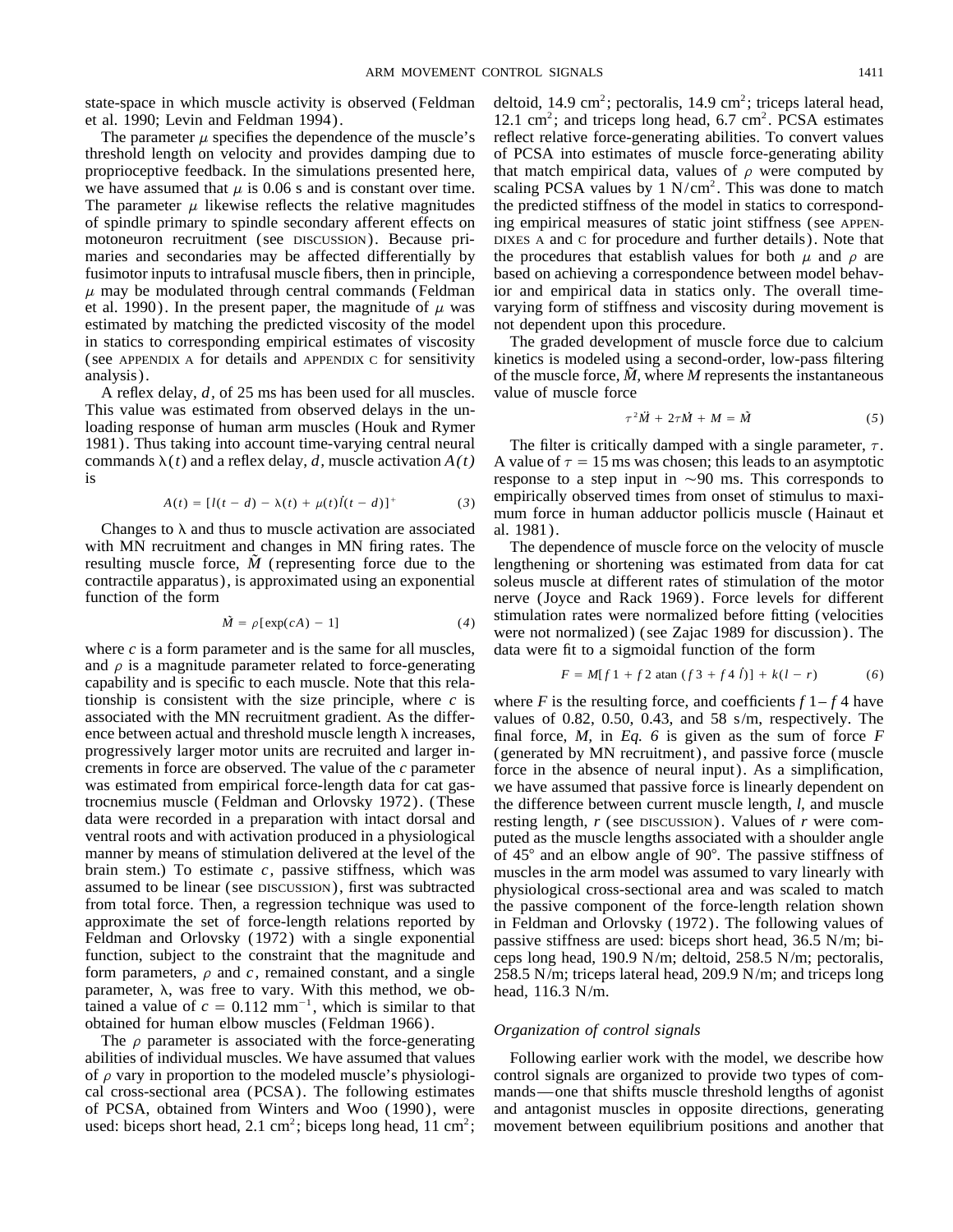ated movements using a series of equally spaced equilibrium knowledge of muscle forces and geometry to set neural compositions or via-points to produce straight-line equilibrium mands, it should be emphasized that the present approach shifts in hand space. Because the number of muscles (6) is different from proposals in which commands are estabexceeds the kinematic degrees of freedom of the model (2), lished by solving the inverse dynamics of the system—a there are an infinite number of sets of  $\lambda$ s associated with a procedure that, in the present model, would require neural given via-point, each set corresponding to different levels representations of the equations of motion of the limb, reflex of muscle force. For each via-point, there exists a set of  $\lambda$ s delays, the dependence of force on velocity, and the gradual that minimizes total muscle force. In the present model, development of muscle force over time. movements are produced by shifting  $\lambda s$  at a constant rate between these points of minimum force. This is analogous SIMULATIONS to the ''R'' command in previous versions of the model (Feldman et al. 1990; Flanagan et al. 1990). As an argument against the equilibrium-point hypothesis,

all  $\lambda$ s in the same direction. In statics, this increases muscle essary to account for empirically observed patterns of forces but produces no net change in joint torques (and multijoint movement. Nonmonotonic patterns of joint stiffhence no movement). In dynamics, the application of the ness have been measured during multijoint movement and cocontraction command increases the size of the activation have been offered in support of these claims (Gomi and area for agonist and antagonist muscles (see previous text) Kawato 1996). In this section, we use the arm model to and, as a result, muscles reach their threshold lengths earlier address this issue. We assess the extent to which empirically during movement. This is analogous to the "C" command observed time-varying patterns of stiffness associated with described in previous versions of the model (Feldman et al. multijoint movements can be predicted using constant-rate 1990; Flanagan et al. 1990). For a given equilibrium posi- equilibrium shifts and constant cocontraction commands. tion, there are an infinite number of possible cocontraction We also assess a related claim—that simple control signals commands—we have chosen one that increases muscle require high levels of stiffness to generate suitable torques forces in the most equal proportions without changing net for rapid movements. We use the model to demonstrate that joint torque. The  $\lambda$  shifts associated with the cocontraction using simple equilibrium shifts, simulated rapid single-joint command can be scaled in magnitude and applied in combi- movements have stiffness levels that are comparable with nation with the  $\lambda$  shifts, which yield movement between those measured empirically (Bennett 1993). The sensitivity equilibrium positions. In all simulations presented here, the of the findings to changes in model parameters is reported magnitude of the cocontraction command was constant in APPENDIX C. throughout movement. It should be noted that for purposes of these simulations, the cocontraction command initially *Multijoint movements* was defined in force space, and hence the units of the cocontraction command are *N.* For a cocontraction command of We simulated the procedure used by Gomi and Kawato a given force level in *N*, a vector in force space (a set of (1996) to estimate joint stiffness and viscosity matrices durmuscle forces) associated with that average increase in mus- ing the course of a multijoint movement. A movement simithen was computed and served as the cocontraction com- position 50 cm forward from the shoulder and 20 cm to the

librium (as determined by the set of muscle  $\lambda$ s) is similar 30 N. to the mechanical equilibrium of the physical system in the In each trial, at one of nine points in time during the achieve a desired physical equilibrium and cocontraction ments were simulated (9 time points  $\times$  8 directions). Using

shifts threshold lengths in the same direction, independently level in statics. This implies that the system takes account modulating the level of muscle coactivation. of muscle geometry and mechanics (in statics) for plan of muscle geometry and mechanics (in statics) for planning In the simulations presented in this paper, we have gener- movements (Gribble et al. 1997). Although this requires

In addition, we define a *cocontraction command* that shifts it has been claimed that complex equilibrium shifts are nec-

cle force and zero net joint torque was found. The vector in lar to the one performed by subjects in the Gomi and Kawato  $\lambda$  space associated with this change in muscle force in statics (1996) study was tested. The hand moved from an initial mand. **left of the shoulder, to a final position 50 cm forward and** Parameters of the model have been obtained either directly 20 cm to the right of the shoulder, in the horizontal plane. from the physiological literature, or as in the case of  $\rho$  and The total movement duration was 1 s. The control signal  $\mu$ , by matching the model's performance to empirical data used to generate the movement shifted in a straight line in in statics (see APPENDIX A). The free variables in the model hand space, at a constant rate, from the initial position to are the simulated neural control signals for hand position the final position. The duration of the equilibrium shift was and the cocontraction command. In each case, the start time, 0.7 s. The cocontraction command was 5 N until movement the rate of equilibrium shift, and the duration of equilibrium onset, constant throughout the movement and 5 N after shift may vary. The magnitude of the cocontraction com-Several additional points about the organization of control mand during movement was set such that the same  $\lambda$  shifts should be raised. In the  $\lambda$  model, the neurally specified equi- applied in statics result in an average peak muscle force of

absence of external loads. However, with the same neurally movement (corresponding to the times used by Gomi and specified equilibrium and different loads, the physical equi- Kawato 1996), small force perturbations were introduced at librium will vary (Feldman 1986). To obtain a correspon- the hand, in one of eight different directions. The magnitude dence between physical and neurally specified equilibria, we of the perturbations was 0.1 N and resulted in 5- to 7-mm assume that the system can set individual muscle  $\lambda s$  to displacements of the hand. A total of 72 perturbed move-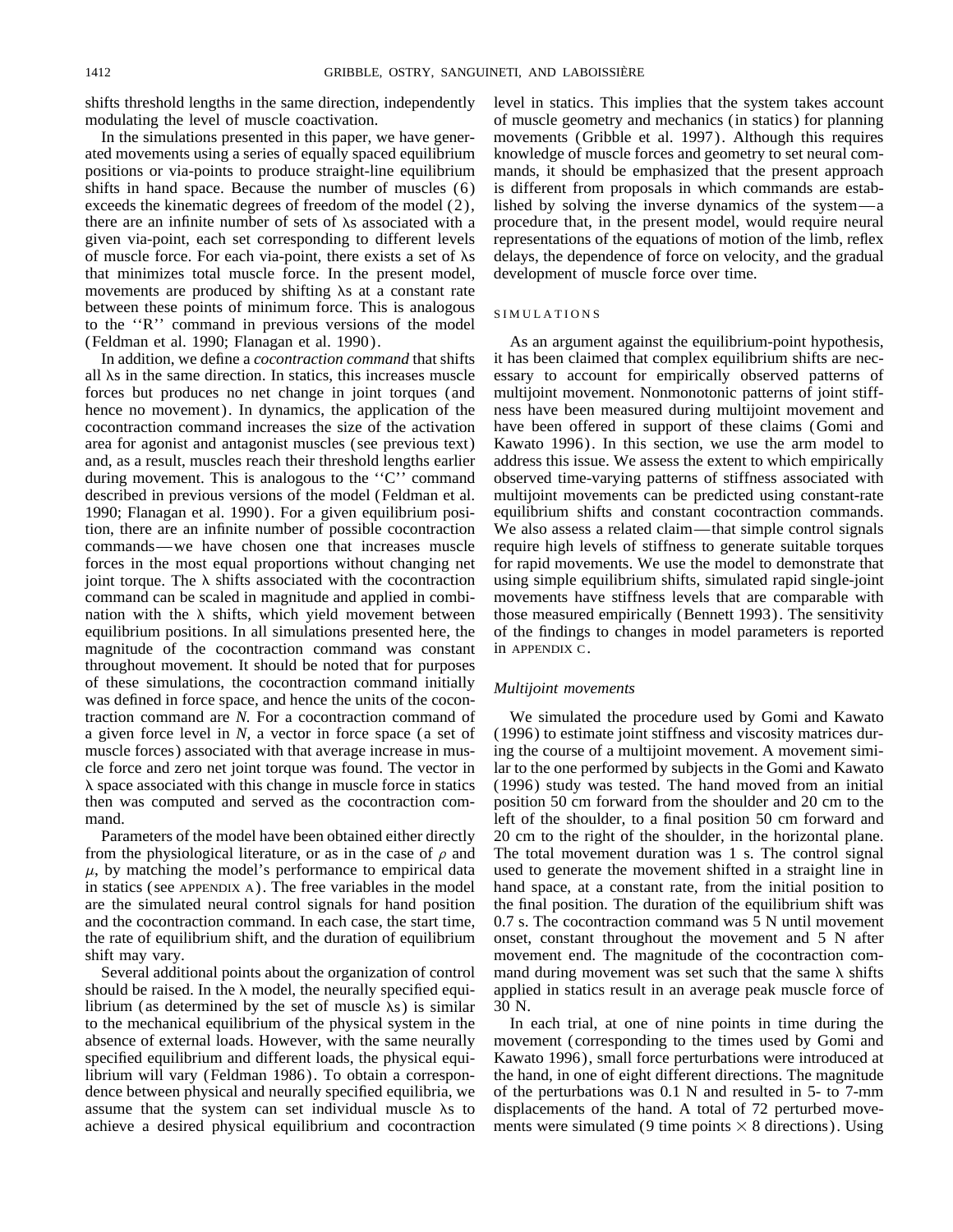described by Gomi and Kawato (1996) (see APPENDIX B), onset of movement. we calculated joint stiffness and viscosity matrices for each Using the empirically derived joint-stiffness and viscosity of the nine points in time at which perturbations were ap- matrices, Gomi and Kawato (1996) compute a hypothetical plied. **Example 2.** equilibrium trajectory (see APPENDIX B). Their calculations

joint stiffness matrices *R* using the Jacobian transformation sented with the following linear equation (see Gomi and Kawato 1995 for details), and hand-stiffness ellipses were used to visualize limb stiffness at the hand. Figure 2, *top,* shows hand-stiffness ellipses estimated during where *R* and *D* are stiffness and viscosity matrices derived ing ellipses during statics (see Fig. 9). velocity, respectively.

joint-stiffness matrices for the arm model during movement. be predicted using simple control signals, we used their pro-The terms of the joint-stiffness matrix, *R*, relate joint torques cedure to compute a hypothetical equilibrium trajectory usat the shoulder due to shoulder motion ( $R_{ss}$ ), torques at the ing the stiffness and viscosity estimates from our simula-<br>shoulder due to elbow motion ( $R_{ss}$ ), and so on. The basic tions. The trajectory that results fro shoulder due to elbow motion  $(R_{\rm es})$ , and so on. The basic form of the matrices is similar to those reported by Gomi shown in Fig. 3. The *top panel* shows the equilibrium trajecand Kawato (1996), even though the equilibrium trajectory tory used to generate the movement based on the  $\lambda$  model we used to generate the simulated movement was simple in  $(\cdots)$ , the simulated movement trajectory ( $-$  – ), and the shape. At the beginning of movement onset the shoulder hypothetical equilibrium trajectory derived using Gomi and term,  $R_{ss}$ , increases sharply from  $\sim$ 18 to  $\sim$ 40 N·m/rad, Kawato's equations (——), plotted in hand space. Figure then decreases in the middle of movement to  $\sim 20 \text{ N}\cdot\text{m}$  3, *middle*, shows the horizontal components of these trajectorad, increases again around movement end to  $40 \text{ N} \cdot \text{m/rad}$ , ries plotted against time, and Fig. 3, *bottom*, shows the tanand finally decreases after the end of movement to  $\sim$ 15 gential velocities of the hand trajectories plotted against  $N \cdot m/r$  and. The other three terms in the stiffness matrix follow time. roughly the same form but show a less pronounced decrease The hypothetical equilibrium trajectory computed using in the middle of the movement. The elbow term,  $R_{ee}$  increases Gomi and Kawato's procedure is "complex" in shape and from  $\sim$  5 N·m/rad at movement start to 20–25 N·m/rad does not resemble the simulated movement, which is smooth, during movement, and the two double-joint terms,  $R_{\rm se}$  and relatively straight and looks like the movements made by  $R_{\rm es}$ , increase from  $\sim$ 2 N·m/rad at movement start to  $\sim$ 7- subjects in the Gomi and Kawato (199 10 N·m/rad during movement.  $R_{ee}$ ,  $R_{es}$ , and  $R_{se}$  all decrease



the simulated perturbation trials and the regression technique at movement end to levels comparable with those at the

Hand stiffness matrices were computed from the estimated are based on the assumption that joint torques can be repre-

$$
\tau_{\text{in}} = R(q_{\text{eq}} - q) - D\dot{q} \tag{7}
$$

the simulated movement. The size and orientation of the from the perturbation procedure,  $\tau_{in}$  are the calculated joint ellipses are comparable with those reported by Gomi and torques (see APPENDIX B),  $q_{eq}$  is the equilibrium trajectory, Kawato (1996), and likewise are larger than the correspond- and  $q$  and  $\dot{q}$  are the unperturbed movement position and

Figure 2, *bottom*, shows the elements of the estimated To show that the Gomi and Kawato (1996) results can

*R* subjects in the Gomi and Kawato (1996) study. Nor does it resemble the equilibrium trajectory that was used to generate the movement—the equilibrium trajectory used in the simulations is a simple constant-rate monotonic shift from one position to another. Gomi and Kawato's hypothetical equilibrium trajectory first leads then lags the simulated movement. The tangential velocity of the hypothetical equilibrium trajectory has multiple peaks and does not resemble the velocity profile of the simulated movement, which is smooth and bell-shaped. We suggest that the discrepancy between the equilibrium trajectory based on the  $\lambda$  model and the trajectory computed using Gomi and Kawato's equations arises from their use of a simplified model of force-generation (see DISCUSSION).

A number of additional points should be noted. Direct estimates of joint viscosity are not provided by Gomi and Kawato (1996). However, the present estimates correspond to values reported elsewhere. Specifically, the simulated estimates of joint viscosity have maximum values of  $\sim 2.5-3.0$ Nms/rad, which is in the range of 5–7% of corresponding maximum joint stiffness. This is comparable with the relation between joint viscosity and stiffness during cyclical onejoint movements (Bennett et al. 1992) and with values for multijoint stiffness and viscosity in statics (Gomi and Osu 1996; Tsuji et al. 1995). It also should be noted that the **TIME (s)**<br>FIG. 2. Simulated hand-stiffness ellipses and joint-stiffness matrices for<br>the arm model during multijoint movement. Constant-rate equilibrium shifts<br>and constant rate simulations in the hand equilibrium positi movements. The time-varying form and the magnitudes of joint-stiffness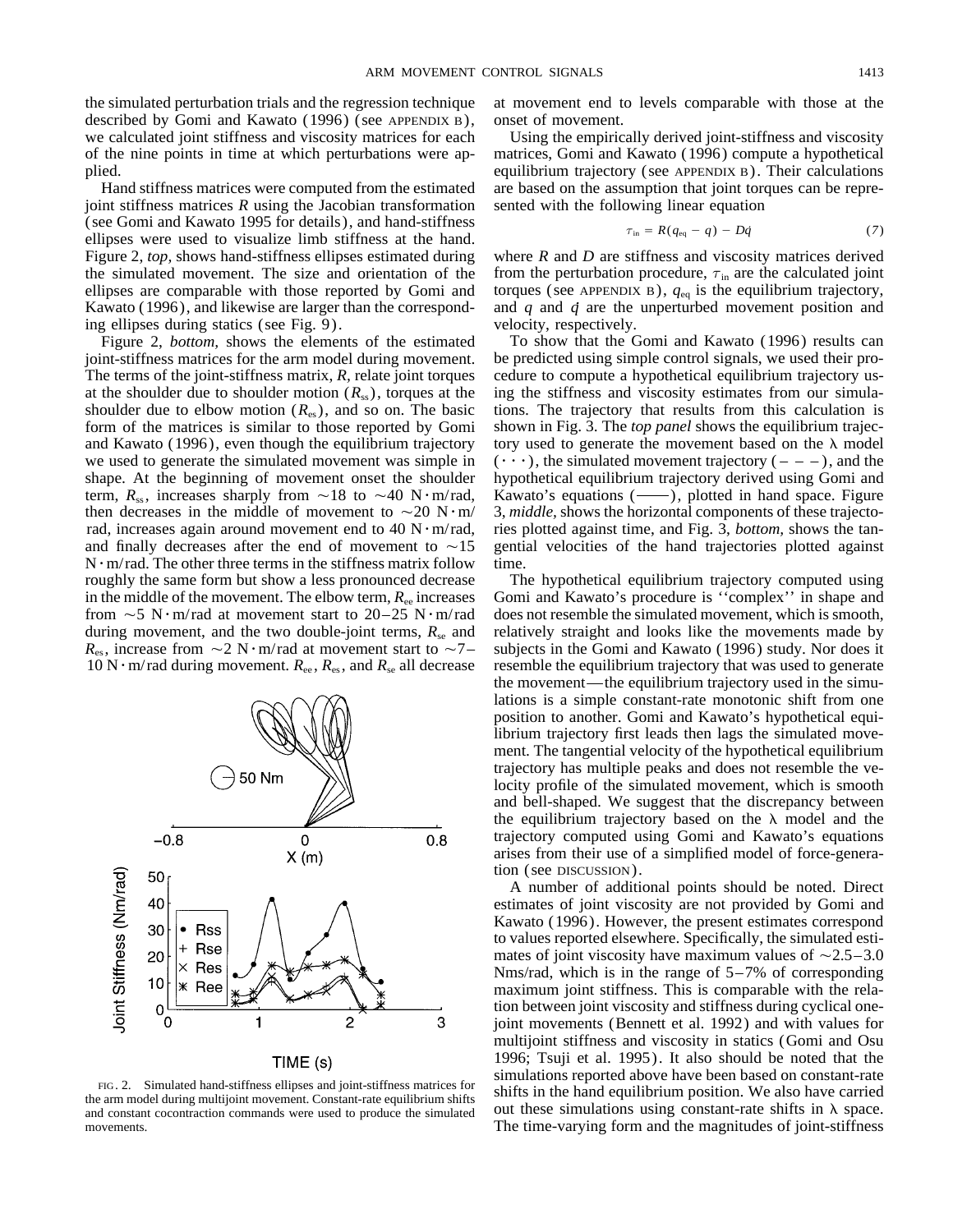

FIG. 3. Simulated multijoint movement  $(- - -)$  generated using a con-<br>stant-rate equilibrium shift  $(\cdot \cdot)$  and a constant cocontraction command.<br>Using the stiffness patterns shown in Fig. 2 and the algorithm proposed by<br> $\cdot$ Gomi and Kawato (1996), a nonmonotonic trajectory is obtained  $($ — $)$ . Figure 4 shows an example of the simulation results for

movements have been reported and may be compared with simulations using the present model. In this section, we show that using constant-rate equilibrium shifts, rapid single-joint movements can be generated that have stiffness levels comparable with those reported empirically (Bennett 1993). We use the arm model to simulate Bennett's procedure for estimating stiffness, and we explore the extent to which simulated stiffness during single-joint movements of various speeds matches empirical values.

Movements comparable with those performed by subjects in the Bennett (1993) study were simulated. The model was constrained to produce only single-joint elbow movements by fixing the orientation of the shoulder. Constant-rate equilibrium shifts and constant cocontraction commands were used to generate 1 rad elbow flexion and extension movements at various speeds. The duration of the 1 rad equilibrium shift was varied to produce the different movement rates (see Fig. 5, *bottom right*). The peak velocities of the simulated movements were comparable with those reported by Bennett (1993). Movements were generated both in the absence (unperturbed) and presence (perturbed) of external torque. In the perturbed movements, a positional perturbation  $(8-10^{\circ})$  was introduced shortly after movement start and remained on until just before movement end. The perturbation torque was controlled using a simulated servo that used proportional, integrative, and derivative control to maintain the magnitude of the positional perturbation at a constant level during the movement and to yield a velocity profile for the perturbed movements that matched the velocity profile of the unperturbed movements. Bennett's rationale for delivering perturbations in this manner was that by keeping the velocity profile of the unperturbed and perturbed movements virtually identical, any change in joint torque could be associated with the positional perturbation, and velocity-dependent changes in torque could be eliminated. Stiffness was estimated as the difference between the average torques during the unperturbed and perturbed move-

one movement speed (peak velocity of this movement is and viscosity matrices obtained under these conditions were  $\frac{3.00 \text{ rad/s}}{1}$ . Figure 4, *top*, shows elbow angle plotted against<br>comparable with those reported in the preceding text.<br>In summary, the kinematics and time-Single-joint movements<br>Single-joint movements<br>ments plotted against time.

It has been claimed, in the context of the equilibrium In an initial set of simulations, the magnitude of the coconpoint hypothesis, that high levels of stiffness are required to traction command was low (3 N) for all five movement generate rapid movements using simple equilibrium shifts speeds. This was done to investigate the extent to which (Flash 1987; Gomi and Kawato 1996). Empirical estimates measured stiffness changes may be observed as the velocity of stiffness during rapid multijoint movements are unavail- of the equilibrium shift increases in the absence of changes able, however, stiffness estimates during rapid single-joint in the magnitude of the cocontraction command. (A value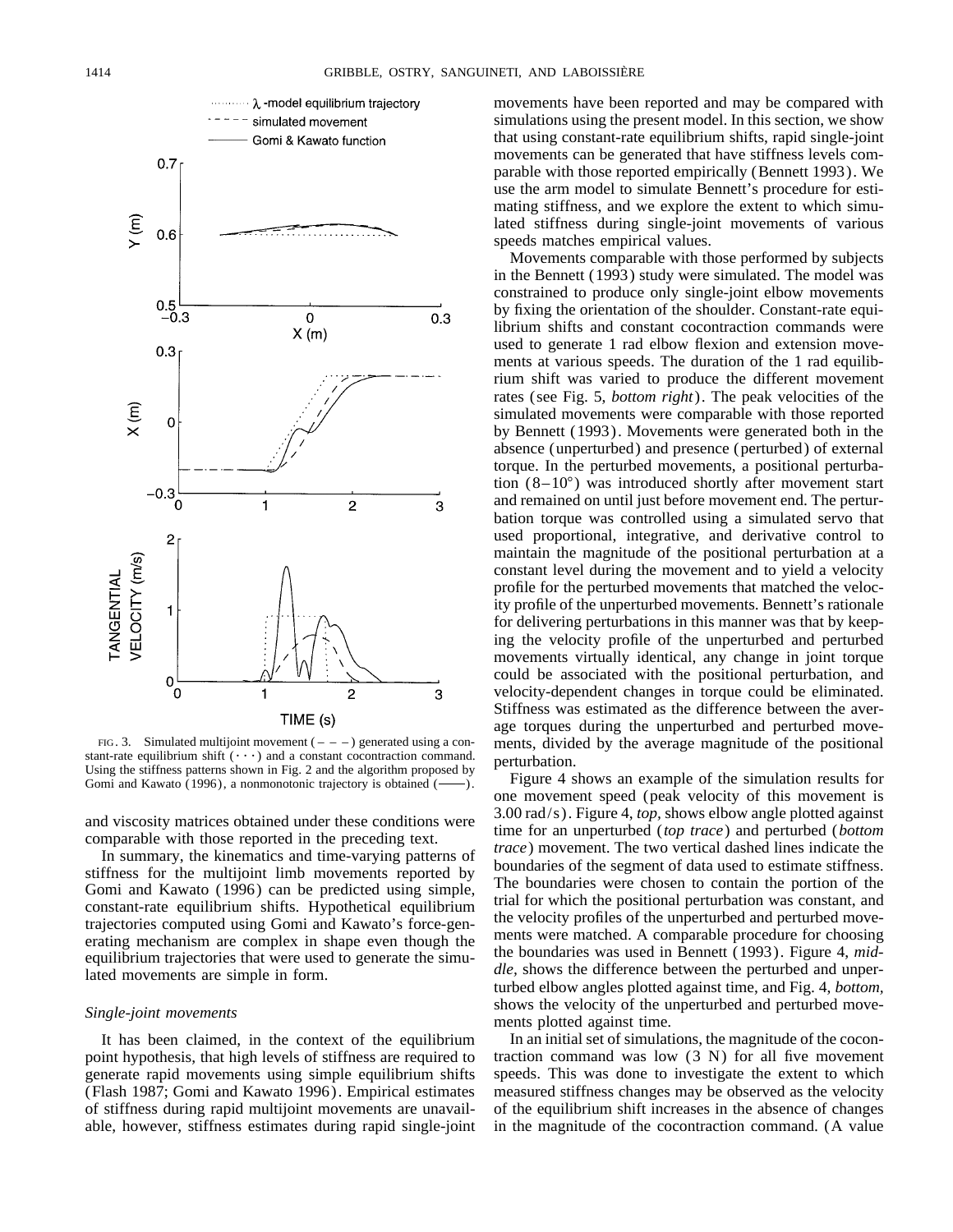

joint stiffness during single-joint movement. A servo-controlled positional are less than the velocities of movements produced by the perturbation was applied throughout single-joint movements of different same equilibrium shifts and higher values of cocontraction.<br>speeds. The servo matched velocities during perturbed movements to those In summary, singl

movement speed.) The resulting stiffness estimates are (1993) when the magnitude of the cocontraction command shown in Fig. 5 (labeled 3). Stiffness is plotted against peak is increased in proportion to the rate of equilibrium shift. movement velocity, and the magnitude of the cocontraction A further claim about the equilibrium point hypothesis is command used for each simulation (in this case,  $3 \text{ N}$ ), is that nonmonotonic equilibrium shifts are necessary to genershown. With the cocontraction command held constant at 3 ate torques large enough to account for rapid movements. N for all five movement speeds, estimated stiffness in the Latash and Gottlieb (1991) report an empirical study in simulations does not increase as it does in the empirical data which perturbations were used to derive the form of hyporeported by Bennett (1993), which is shown in Fig. 5 as a thetical equilibrium trajectories underlying rapid single-joint dashed line. Estimated stiffness remains relatively constant movements. Using the arm model, we have simulated Latash at  $2-4$  N $\cdot$ m/rad for all movement speeds, suggesting that and Gottlieb's experiment and the mathematical procedures in the context of the present model, the changes in stiffness used to infer the hypothetical equilibrium shifts. We show observed by Bennett (1993) that accompany increases in that even when constant rate equilibrium shifts are used to movement speed may be associated with an increase in the generate the simulated movements, the hypothetical equilibmagnitude of the cocontraction command. The rium trajectories computed using Latash and Gottlieb's pro-

in which the cocontraction command was scaled in propor- procedure, we suggest that this discrepancy is due the use tion to the rate of equilibrium shift. The magnitude of the of a simplified account of force generation.



cocontraction command was raised to levels for which stiffness during simulated movements matched the data reported by Bennett (1993). Note that in all simulations, the cocontraction command was held at a constant level throughout the duration of the movement—only the overall magnitude of the command was manipulated. Also note that the durations of equilibrium shifts used to generate movements with different levels of cocontraction were the same as those used for movements with low cocontraction. The resulting stiffness estimates appear in Fig. 5. By increasing the magnitude of the cocontraction command in proportion to the rate of equilibrium shift, the simulated stiffness of the arm model matches the Bennett (1993) data. In Fig. 5, *top right,* the magnitude of the cocontraction command is plotted against peak movement velocity. In Fig. 5, *bottom right,* the relationship between the rate of equilibrium shift and peak movement speed is shown. In both cases, the relationships are close to linear. Note, as well, that when cocontraction re-FIG. 4. Simulation of the procedure used by Bennett (1993) to estimate mains constant at 3 N, the simulated movement velocities

speeds. The servo matched velocities during perturbed movements to those In summary, single-joint movement simulations can be during unperturbed movements.<br>generated at a variety of speeds using constant-rate equilibrium shifts and constant cocontraction commands. Simulated of 3 N allowed us to match predicted stiffness at the slowest joint stiffness matches empirical values reported by Bennett

We tested this possibility in a second set of simulations, cedure are complex in shape. As in Gomi and Kawato's

FIG. 5. Simulated joint stiffness during single-joint movements. Empirical values (Bennett 1993) appear as a dashed line. Simulated movements were generated using constant-rate equilibrium shifts and constant cocontraction commands. When the cocontraction command is 3 N, predicted joint stiffness does not vary with movement velocity  $(-,$  marked by cocontraction level 3 N). When the cocontraction command increases in proportion to the rate of equilibrium shift, predicted joint stiffness (-, with cocontraction values indicated *below*) matches empirically observed values. *Right*: to reproduce empirically observed patterns, both the cocontraction command and the rate of equilibrium shift increase with movement speed.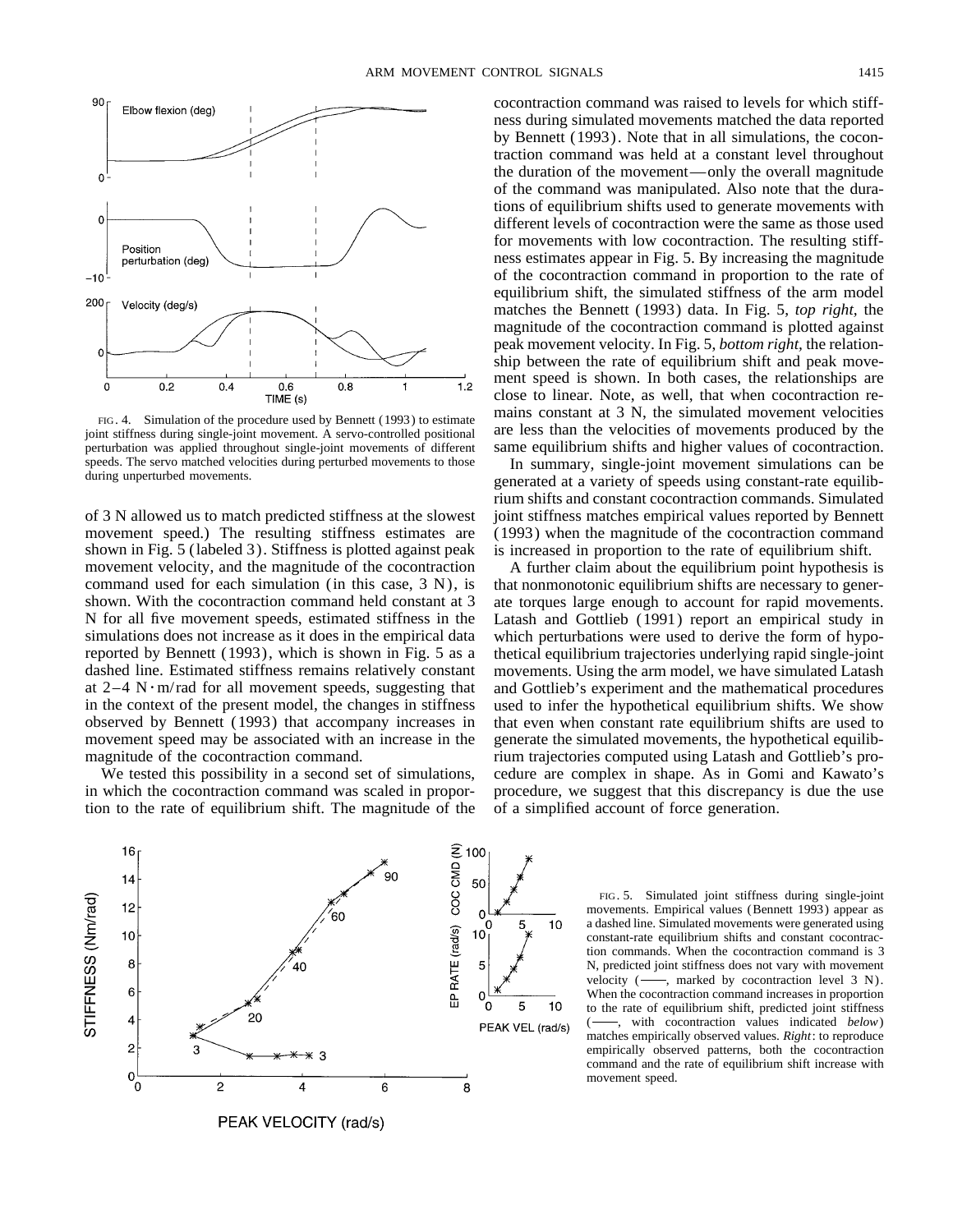cocontraction command to simulate 50° elbow flexion move- ment. ments. The peak movement velocity was 5 rad/s. At the onset of movement, a ramp increase in external torque was DISCUSSION applied. The torque ramp continued throughout the movement and reached a maximum at movement end. Eight We have used a model of arm movement based on the  $\lambda$ movements were simulated, each with a different magnitude version of the equilibrium point hypothesis to examine a of final external torque:  $-10$ ,  $-6$ ,  $-4$ ,  $-1$ , 1, 4, 6, and 10 number of claims about the complexity of control signals Nrm. One trial also was simulated in the absence of external underlying single- and multijoint movement. We have shown

elbow torque and joint angle for each of the eight perturbed wato 1996) can be predicted using constant rate equilibrium and one nonperturbed trial were computed. These values shifts and constant cocontraction commands. We have were fit to the following linear equation, which Latash and shown that rapid single-joint elbow movements also can be Gottlieb (1991) use to describe the static dependence of predicted using constant-rate equilibrium shifts and constant

$$
T = k_1 - k_2 \alpha \tag{8}
$$

T is a vector of nine joint torques,  $\alpha$  is a vector of nine joint<br>
The stiffness and viscosity patterns that were derived from<br>
angles, and  $k_i$  and  $k_j$  are the intercept and slope, respectively,<br>
proposed by Gomi and



We used a constant-rate equilibrium shift and a constant tash and Gottlieb's equations first leads then lags the move-

torque. that multijoint movements with time-varying joint stiffness Every 5 ms during the simulated movement, values of comparable with that measured empirically (Gomi and Kajoint torque on joint angle cocontraction commands. Moreover, the magnitude of elbow joint stiffness during simulated movements of various speeds matches corresponding empirical measures (Bennett 1993).

then lag the actual limb position.

Differences between the results of using the force generation mechanisms in the Gomi and Kawato (1996) and Latash and Gottlieb (1991) formulations and that proposed in the present paper are shown in Fig. 7. In Fig. 7*A,* we show the movement that results from the use of a constant rate equilibrium shift and the muscle model presented here. Figure 7*B* shows the same equilibrium shift used in conjunction with the force generating mechanism used by Gomi and Kawato (see *Eq. 7*). Figure 7*C* shows the postulated equilibrium trajectory required to generate the movement shown in Fig. 7*A,* when the Gomi and Kawato force generating mechanism is used.

In Fig. 7*A,* the equilibrium shift is accompanied first by torque at the shoulder, and then at about the time of peak hand velocity, the net torque changes sign and decelerates the limb. These torques arise from activity in agonist, then antagonist shoulder muscles as a result of the shifting equi- $FIG. 6. Simulated kinematics (—) of single-joint movement, using a  
constant-rate equilibrium trajectory (...) and a constant concentration  
command. The algorithm proposed by Latash and Gottlieb (1991) to com$ pute the equilibrium trajectory underlying the movement results in a non- $7B$ ), net deceleration torques occur only when the limb monotonic function  $(- - -)$ . position passes the equilibrium. The resulting overshoot and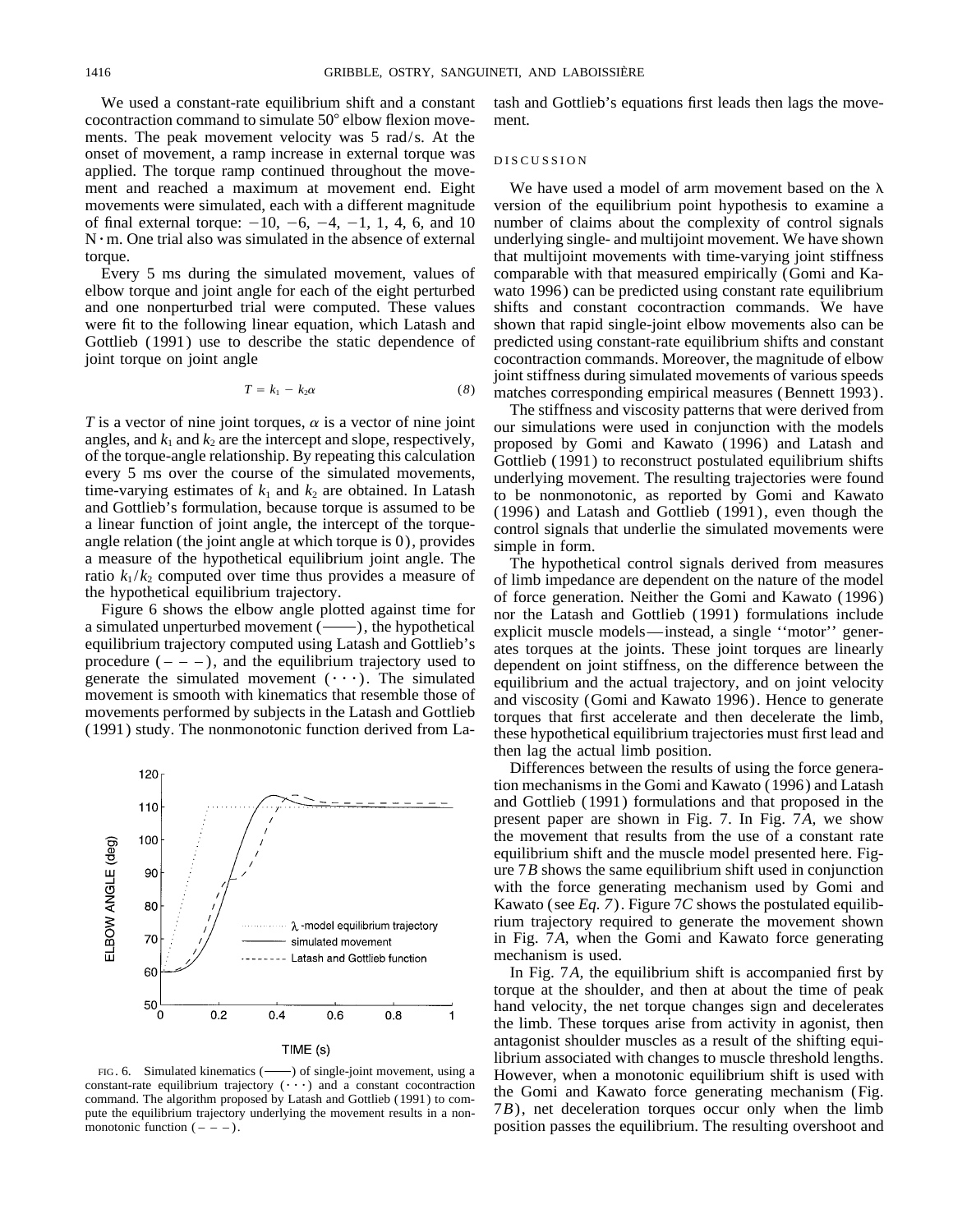

FIG. 7. Effects of the shape of the equilibrium shift and the model of force generation on simulated multijoint movements. *A*: simulated movements that result when a constant-rate equilibrium shift is used with the model proposed in this paper. *B*: a constantrate equilibrium shift was used with the force-generation model proposed by Gomi and Kawato (1996). Net deceleration torques are generated only when the limb position crosses the equilibrium (in this case, after the end of the equilibrium shift). *C*: to produce smooth movements comparable with that shown in *A* using the force-generation mechanism proposed by Gomi and Kawato, a nonmonotonic equilibrium shift is required.

oscillation arises because in this formulation the only way A number of aspects of the  $\lambda$  model and the organization in which deceleration torques may be produced is when the of control signals to muscles facilitate the use of constantequilibrium lags the current position of the limb. In Fig. rate equilibrium shifts. In Fig. 8*A,* a simulated movement 7*C,* it may be seen that to produce simulated movements comparable with that performed by subjects in the Gomi and comparable with those in Fig. 7*A,* a nonmonotonic equilib- Kawato (1996) study is shown. In Fig. 8, *B–D,* we show rium shift is needed that first leads and then lags the limb the effects on predicted movement kinematics of failing to position. Only in this way can acceleration and deceleration model a number of phenomena, each of which is present in

the force-generating mechanism used by Gomi and Kawato properties is removed from the model, and movements in (1996) and the model proposed here. In their formulation, torque varies linearly with the difference between actual and equilibrium joint angles and with joint velocity. Similarly, in Latash and Gottlieb's formulation, torque is linearly proportional to joint angle, but there is no velocity-dependent contribution to torque. A number of empirical observations suggest that in the intact preparation, the relation between muscle force and muscle length is nonlinear (Asatryan and Feldman 1965; Feldman and Orlovsky 1972). Increases in muscle activation are associated with the recruitment of progressively larger motor units, and hence larger force increments are observed (Henneman et al. 1965). In the model presented here, the gradient associated with the recruitment of motoneurons is nonlinear and is approximated using an exponential function (see *Eq. 4*).

Another difference concerns the dependence of force on the velocity of muscle lengthening or shortening. In Gomi and Kawato's formulation, the relation between force and velocity is assumed to be linear, and in Latash and Gottlieb's model, there is no effect of velocity on force. The nonlinear dependence of force on the velocity of muscle lengthening  $F_{\text{IG}}$ . 8. *A*: simulated movement comparable with that performed by sub-<br>and shortening has been well documented (see Partridge and jects in the Gomi and Kawat Benton 1981; Winters 1990; Zajac 1989 for reviews). In the model a number of physiological properties on the predicted movements.<br>muscle model used in this paper, both velocity-dependent  $B$ : effect of removing the veloci muscle model used in this paper, both velocity-dependent *B*: effect of removing the velocity dependence of muscle threshold length.<br>
In C, the ability to move at difference cocontraction levels is eliminated. afferent contributions to motoneurone activity and the de-<br>pendence of active muscle force on velocity is absent. ——,<br>pendence of force on the velocity of muscle shortening or<br>pedicted horizontal hand position; - - -, equ lengthening are included. time.

torques comparable with those in Fig. 7*A* be produced. the  $\lambda$  model and absent in the Gomi and Kawato (1996) A number of additional differences may be noted between and Latash and Gottlieb (1991) formulations. Each of these



jects in the Gomi and Kawato (1996) study. *B-D*: effects of failing to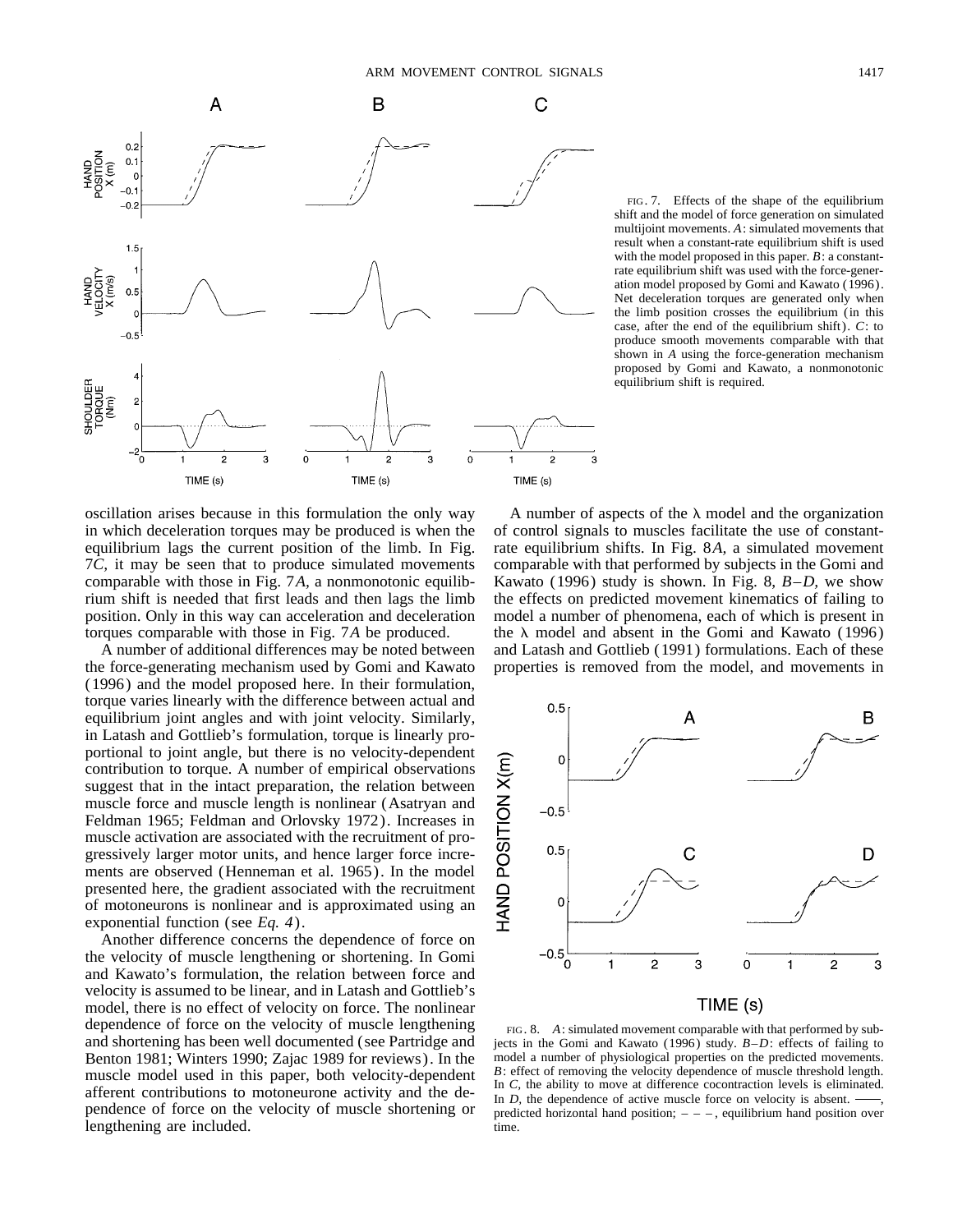their absence are examined. Figure 8*B* shows the effects of There have been a number of recent demonstrations that failing to account for the velocity-dependence of muscle the nervous system has knowledge of its own dynamics and threshold length ( $\mu$  was set to 0). In Fig. 8*C*, the ability of the dynamics of external loads (Eliasson et al. 1995; to move at different cocontraction levels is excluded (the Flanagan and Wing 1993, 1997). In one such demonstration, cocontraction command was 0). In Fig. 8*D,* the dependence Flanagan and Wing (1993) showed that when transporting of muscle force on velocity is removed. It can be seen that an object held in a precision grip, in both point-to-point and these elements of the  $\lambda$  model contribute differentially to cyclical movements, the grip force exerted by subjects varied damping during movement and to the ability of the model to directly in anticipation of the load force as determined by produce smooth movements using simple equilibrium shifts. the mass and the acceleration of the object. It also has been

observed by Gomi and Kawato (1996) are predicted readily central commands to compensate for the presence of external<br>by the  $\lambda$  model. Muscle stiffness is proportional to muscle loads acting on the limb. Shadmehr and Mus by the  $\lambda$  model. Muscle stiffness is proportional to muscle loads acting on the limb. Shadmehr and Mussa-Ivaldi (1994) force. During a movement, there are two peaks in muscle have shown that subjects can learn to make r forces that are due to the activation of agonist and antagonist ments in the presence of externally imposed force fields. muscle groups and that correspond to limb acceleration and With practice, hand trajectories in the force fields converge deceleration, respectively. Joint stiffness varies with joint to a path similar to that observed with no external forces.<br>torque and is therefore high when acceleration or decelera-<br>This is not inconsistent with the presen torque and is therefore high when acceleration or decelera-<br>tion is high and low during the middle of movement when<br>acceleration as the one presented here may be used to explore the<br>acceleration decreases. The same is tru

$$
D = \partial \tau / \partial \dot{q} \approx \mu \partial \tau / \partial q = \mu R \tag{9}
$$

The intrinsic component of damping arises from the sigmoinspurse the component of damping arises from the sigmoins dal form of the force-velocity relationship and changes with used a previous version. In Gribble and Ostry signals presumably are required to produce movements with<br>more complicated kinematics (Gribble and Ostry 1996) or<br>to control movements in the presence of external loads<br>recruitment rather than muscle spindle firing rates p to control movements in the presence of external loads<br>
(Shadmehr and Mussa-Ivaldi 1994). It should be noted that<br>
the simulations reported in the present paper have been lim-<br>
imputs to motoneurons are reflected in the m

Even in the context of the present model, the system must level of cocontraction that will result, in conjunction with and resulting equilibrium trajectories, as well as information firing rates and motoneuron activation. about limb dynamics—both of which must be used to pro- It may be noted that whereas the model assumes that the

The time-varying patterns of joint stiffness and viscosity suggested that the nervous system can make adjustments to have shown that subjects can learn to make reaching move-

*D* sensitivity in jaw movements during speech need not be

simulation results can be compared. For this reason, move-<br>ments at different speeds, different directions, or movements possibility for relating  $\mu$  to physiological parameters might<br>with more complicated kinematics hav with more complicated kinematics have not been tested. be to examine the ratio of spindle primary to secondary<br>Even in the context of the present model the system must discharge rates with changes in muscle length and velo use information about the consequences of the specification (for example, Houk et al. 1981; Matthews 1981). However, of  $\lambda$ s to achieve desired equilibrium positions. For example, as noted above, in the present formulation of the  $\lambda$  model, to produce a movement in a desired time or at a specific the effects of afferents are given in terms of their role in velocity, the system must specify the rate of  $\lambda$  shift and the motoneuron recruitment and muscle activation and not in level of cocontraction that will result, in conjunction with terms of spindle firing rates. Thus a s muscle properties and dynamics, in an appropriate move- son with these data is not possible without consideration of ment. This means that the system has information about the factors such as synaptic density and synaptic efficiency, relationship between control signals to individual muscles which presumably affect the relationship between spindle

duce movement. **Effects** of position and velocity dependent inputs to motoneu-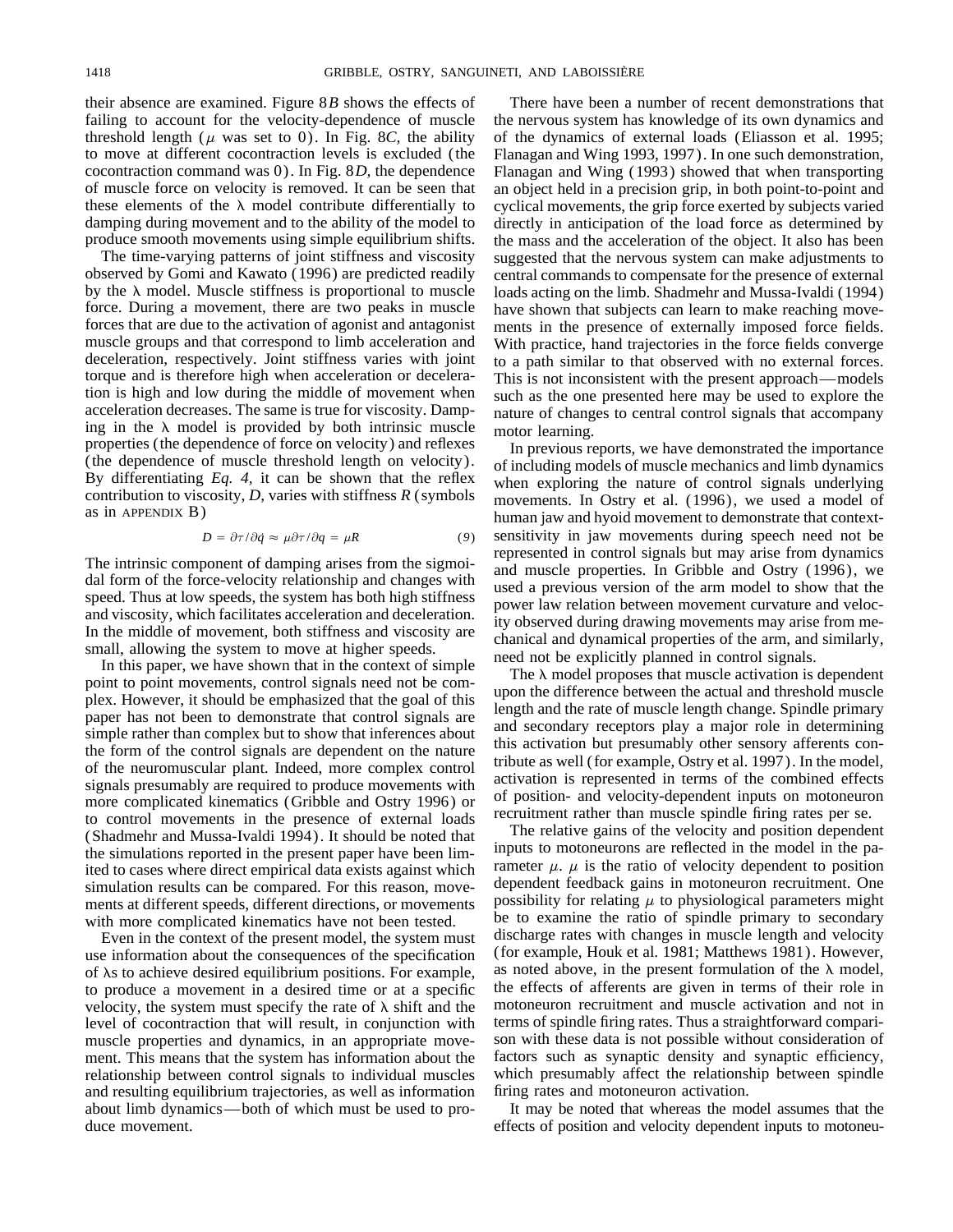rons summate, Houk et al. (1981) propose that the effects of lated movements is comparable with that observed empirically. In changes in muscle length and velocity on spindle firing rates the present paper, we have establ changes in muscle length and velocity on spindle firing rates the present paper, we have established parameter estimates for  $\rho$  are multiplicative. In their formulation primary and secondary and  $\mu$  on the basis of bot are multiplicative. In their formulation, primary and secondary<br>discharge rates are dependent on the product of muscle length<br>and  $\mu$  on the basis of both PCSA values and empirical measures<br>discharge rates are dependent shortening and for firing rates in statics before an attempt is been reported by a number of researchers (Gomi and Kawato 1995; made to relate information about spindle afferent discharge Mussa-Ivaldi et al. 1985; Tsuji et al. 1995). In these experiments, rates to  $\mu$ . Subjects grasped a 2 df manipulandum while maintaining a limb

1989 for reviews). Nevertheless, the results of a number of ments. The results of these experiments provide estimates of joint studies indicate that the passive force-length relationship is stiffness and viscosity of the f studies indicate that the passive force-length relationship is well approximated by a linear function for extensions of up to ~75% of a muscle's maximum departure from resting  $\begin{bmatrix} T_s \end{bmatrix} = \begin{bmatrix} R_{ss} & R_{es} \end{bmatrix} \begin{bmatrix} \delta \theta_s \end{bmatrix}$  (A<sub>1</sub>) length (Feldman and Orlovsky 1972; Matthews 1959; Nichols 1973). All muscle length changes in the simulations presented here fall within this range.

Note also that no attempt has been made in the present model to incorporate the contribution to force of tendon compliance. However, at least in the case of upper arm muscles, the effect of the tendon on the composite force-length dependence of the muscle plus tendon is small (Zajac 1989). In addition, although the model includes velocity- and position-dependent afferent inputs, no attempt has been made to implement force feedback due to tendon organ afferents, reciprocal or recurrent inhibition (see Bullock et al. 1996; Feldman et al. 1990). In the context of the model, reciprocal inhibition may provide additional joint stiffness and also may affect velocity-dependent reflex damping (see Feldman et al. 1990).

The present version of the arm model is a two-dimensional, two df planar model with six muscles—it is possible that more detailed predictions may be obtained by extending the model to three dimensions, by modeling more mechanical df (supination/pronation at the elbow or adduction/abduction and rotation at the shoulder, for example) or by including more muscles. An additional limitation concerns the balance of forces produced by the cocontraction command. At present we know of no empirical reports documenting the relative balance of muscle cocontractive forces during movement. In the present version of the model, we have assumed that the cocontraction command increases all muscle forces in the most equal proportions, while maintaining the constraint that there is no motion. Other cocontraction commands associated with different distributions of muscle force also may be used.

### APPENDIX A: EMPIRICALLY BASED ESTIMATES FOR  $\rho$  AND  $\mu$

In previous versions of the model, values for  $\rho$  have been set in proportion to the physiological cross-sectional area (PCSA) of muscles and thus provide relative estimates of muscle force-gener- FIG. A1. Simulated hand-stiffness ellipses and joint-stiffness and visating ability. Values of  $\mu$  have been set so that damping in simu- cosity matrices for the arm model for 5 static postures.

A number of limitations of the model presented here posture in the horizontal plane. Perturbations displaced the hand<br>culd be noted As a simplification we have assumed that from the rest position in different directions, a From the rest position in different directions, and the resulting<br>passive muscle force varies linearly with the difference be-<br>tween current muscle length and muscle rest length. How-<br>ever, passive stiffness increases with

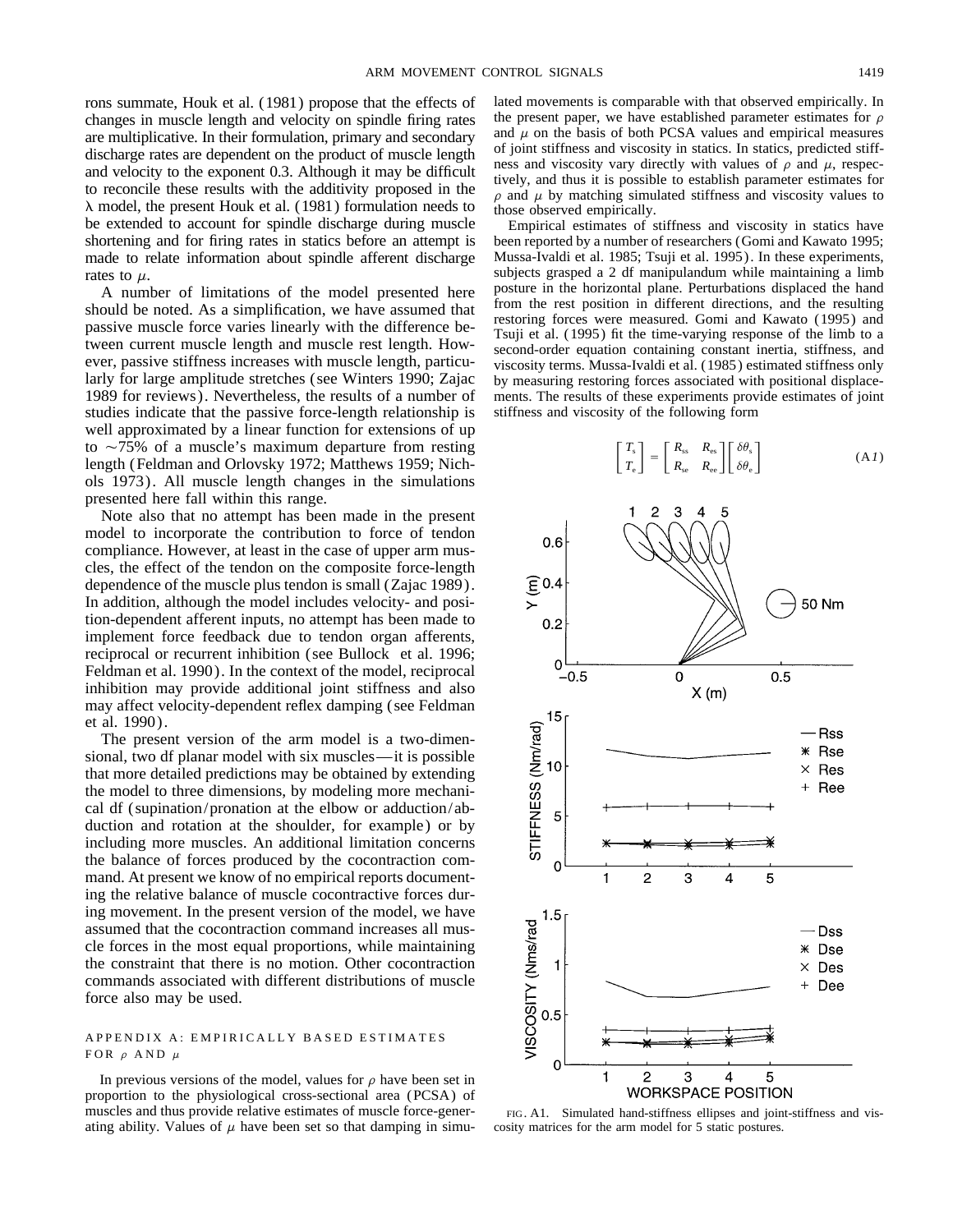$$
\begin{bmatrix} T_{\rm s} \\ T_{\rm e} \end{bmatrix} = \begin{bmatrix} D_{\rm ss} & D_{\rm es} \\ D_{\rm se} & D_{\rm ee} \end{bmatrix} \begin{bmatrix} \delta \dot{\theta}_{\rm s} \\ \delta \dot{\theta}_{\rm e} \end{bmatrix}
$$
 (A2)

matrix R and to joint velocities  $\delta \theta_s$  and  $\delta \theta_e$  by the viscosity matrix<br>
D. The terms in the stiffness matrix R relate torques at the shoulder<br>
due to shoulder displacements (R<sub>ss</sub>), torques at the shoulder due<br>
to e

Using these techniques, Gomi and Kawato (1995) and Tsuji et<br>al. (1995) report estimates of static joint stiffness that range from APPENDIX B: PROCEDURE FOR ESTIMATING LIMB<br>5 to 20 N·m/rad for  $R = 4$  to 13 N·m/rad for  $R =$ 5 to 20 N·m/rad for  $R_{ss}$ , 4 to 13 N·m/rad for  $R_{ee}$ , and 1 to 7 IMPEDANCE AND HYPOTHETICAL EQUILIBRIUM steps of  $R_{ss}$ , and  $R_{ss}$  which tended to be about equal in value TRAJECTORIES DURING MOVEMENT  $N \cdot m/r$  ad for  $R_{\text{es}}$  and  $R_{\text{se}}$ , which tended to be about equal in value. Values reported by Mussa-Ivaldi et al. (1985) are somewhat The dynamics of a two-joint limb are given by higher, ranging from 16 to 40 N·m/rad for  $R_{ss}$ , 13 to 41 N·m/ rad for  $R_{ee}$ , and 2 to 25 N·m/rad for  $R_{es}$  and  $R_{se}$ . Joint viscosity matrices reported by Tsuji et al. (1995) had values in the range where *q* is position,  $I(q)$  is the matrix of limb inertia,  $H(q, q)$  is of 7-12% of the corresponding values of joint stiffness. Values  $\frac{1}{2}$  of 7–12% of the corresponding values of joint stiffness. Values where q is position,  $I(q)$  is the matrix of limb inertia,  $H(q, \dot{q})$  is for different subjects ranged from 0.4 to 1.0 Nms/rad for D, 0.2 the coriol

For different subjects ranged from 0.4 to 1.0 Nms/rad for  $D_{ss}$ , 0.2<br>to 0.6 Nms/rad for  $D_{ee}$ , and 0.1 to 0.5 Nms/rad for  $D_{ss}$ , 0.2<br>In the context of the model, we used a procedure comparable<br>with that used by Tsuji e scaling estimates of physiological cross-sectional area by a single<br>
constant value such that the predicted joint stiffness of the model<br>  $I\delta \ddot{q} + \frac{\delta H}{\delta q} + \left(\frac{\delta I\ddot{q}}{\delta q} + \frac{\delta H}{\delta q}\right)\delta q = -D\delta \dot{q} - R\delta q + \delta \tau_{ext}$  (B2) matches empirical estimates. Similarly, the magnitude of  $\mu$  was established such that the joint viscosity of the model corresponds where  $\delta q$ ,  $\delta \dot{q}$ , and  $\delta \ddot{q}$  represent time-varying differences in position empirically measured viscosity (Tsuji et al. 1995). Note that tion v

established such that the joint viscosity of the model corresponds<br>to empirically measured viscosity (Tsuji et al. 1995). Note that<br>this procedure was carried out after the values of all other muscle<br>model parameters were directions in hand space. The time-varying shoulder and elbow torques  $\delta \tau_{\text{ext}}$ . Note that when this variational equation is used, joint torques  $T_s(t)$  and  $T_e(t)$  opposing the perturbation were com-<br>torques are linearl joint torques  $T_s(t)$  and  $T_e(t)$  opposing the perturbation were computed and related to the joint displacements  $\delta\theta_s(t)$  and  $\delta\theta_e(t)$  and puted and related to the joint displacements  $\delta\theta_s(t)$  and  $\delta\theta_e(t)$  and Although Gomi and Kawato (1996) estimated the terms repre-<br>joint velocities  $\delta\dot{\theta}_s(t)$  and  $\delta\dot{\theta}_e(t)$  to compute the joint stiffness senting lim

yield joint-stiffness matrices comparable with those reported by those used by Gomi and Kawato (1995). Gomi and Kawato (1995) and Tsuji et al. (1995). Over five differ- Following Gomi and Kawato (1996), *Eq.* B*2* was linearized to

 $\begin{bmatrix} T_s \\ T_e \end{bmatrix} = \begin{bmatrix} D_{ss} & D_{es} \\ D_{se} & D_{ee} \end{bmatrix} \begin{bmatrix} \delta \dot{\theta}_s \\ \delta \dot{\theta}_e \end{bmatrix}$  (A2)  $\begin{array}{c} R_{ss}$ , 6 to 7 Nms/rad for  $R_{ee}$ , and 2 to 3 Nms/rad for  $R_{es}$  and  $R_{se}$  (see Fig. A1, *middle*).

With  $\mu$  set to 0.06 s, predicted joint viscosities in the model where shoulder and elbow torques  $T_s$  and  $T_e$  opposing the perturba-<br>tion are related to joint displacements  $\delta\theta_s$  and  $\delta\theta_e$  by the stiffness<br>matrix R and to joint velocities  $\delta\theta_s$  and  $\delta\theta_e$  by the viscosity matr

$$
T(q)\ddot{q} + H(q, \dot{q}) = -\tau_{\rm m}(q, \dot{q}, u) + \tau_{\rm ext}
$$
 (B1)

muscle activation,  $\tau_{ext}$  is external torque, and u is the descending

$$
I\delta \ddot{q} + \frac{\delta H}{\delta q} + \left(\frac{\delta I \ddot{q}}{\delta q} + \frac{\delta H}{\delta q}\right) \delta q = -D\delta \dot{q} - R\delta q + \delta \tau_{\text{ext}} \qquad (B2)
$$

in joint torques due to muscles  $(-D\delta \dot{q} - R\delta q)$ , and external

joint velocities  $\delta\theta_s(t)$  and  $\delta\theta_e(t)$  to compute the joint stiffness senting limb dynamics (*Eq.* B2, left) from the perturbation data, matrix *R* and the joint viscosity matrix *D* (see *Eqs.* A *I* and A2). we calcul we calculated them directly using model parameters. Our values PCSA estimates for each muscle were scaled by  $1 \text{ N/cm}^2$  to obtained with the model by direct calculation are comparable with

ent workspace positions, values ranged from 11 to 13 Nms/rad for solve for stiffness and viscosity matrices *R* and *D* by subtracting

TABLE C1. *Sensitivity of predicted stiffness in statics to changes in model parameters*

| Model Parameter               | Parameter Range |          |         | Sensitivity—Stiffness |              |          |          |
|-------------------------------|-----------------|----------|---------|-----------------------|--------------|----------|----------|
|                               | Minimum         | (Center) | Maximum | $R_{\rm sc}$          | $R_{\rm es}$ | $R_{se}$ | $R_{ee}$ |
| $\rho$ , N/cm <sup>2</sup>    | 0.1             | (1)      |         | 0.75                  | 0.55         | 0.53     | 0.74     |
| Cocontraction command. N      | 0               | (5)      | 10      | 0.30                  | 0.48         | 0.48     | 0.31     |
| $\mu$ , s                     | 0.01            | (0.06)   | 0.12    | 0.04                  | 0.05         | 0.06     | 0.05     |
| Reflex delay, s               | 0.01            | (0.025)  | 0.05    | 0.02                  | 0.02         | 0.03     | 0.03     |
| Graded force $(\tau)$ , s     | 0.001           | (0.015)  | 0.03    | 0.01                  | 0.01         | 0.01     | 0.01     |
| $c, \text{mm}^{-1}$           | 10              | (112)    | 220     | 0.98                  | 0.97         | 0.98     | 1.0      |
| Force velocity $(f_4)$ , s/m  | 10              | (58)     | 120     | $-0.004$              | 0.0003       | 0.001    | $-0.004$ |
| Passive stiffness $(k)$ , N/m |                 | (17.35)  | 35      | 0.07                  | 0.05         | 0.04     | 0.04     |

The values indicate the percent change in stiffness (from the mean) resulting from a 1% change in each of the model parameters. The units for each of the model parameters are indicated in the first column—mean values for each parameter are indicated in parentheses. Mean values of the four terms in the stiffness matrix are 10.75 N/m (*R*ss), 2.04 N/m (*R*es), 2.26 N/m (*R*se), and 5.81 N/m (*R*ee).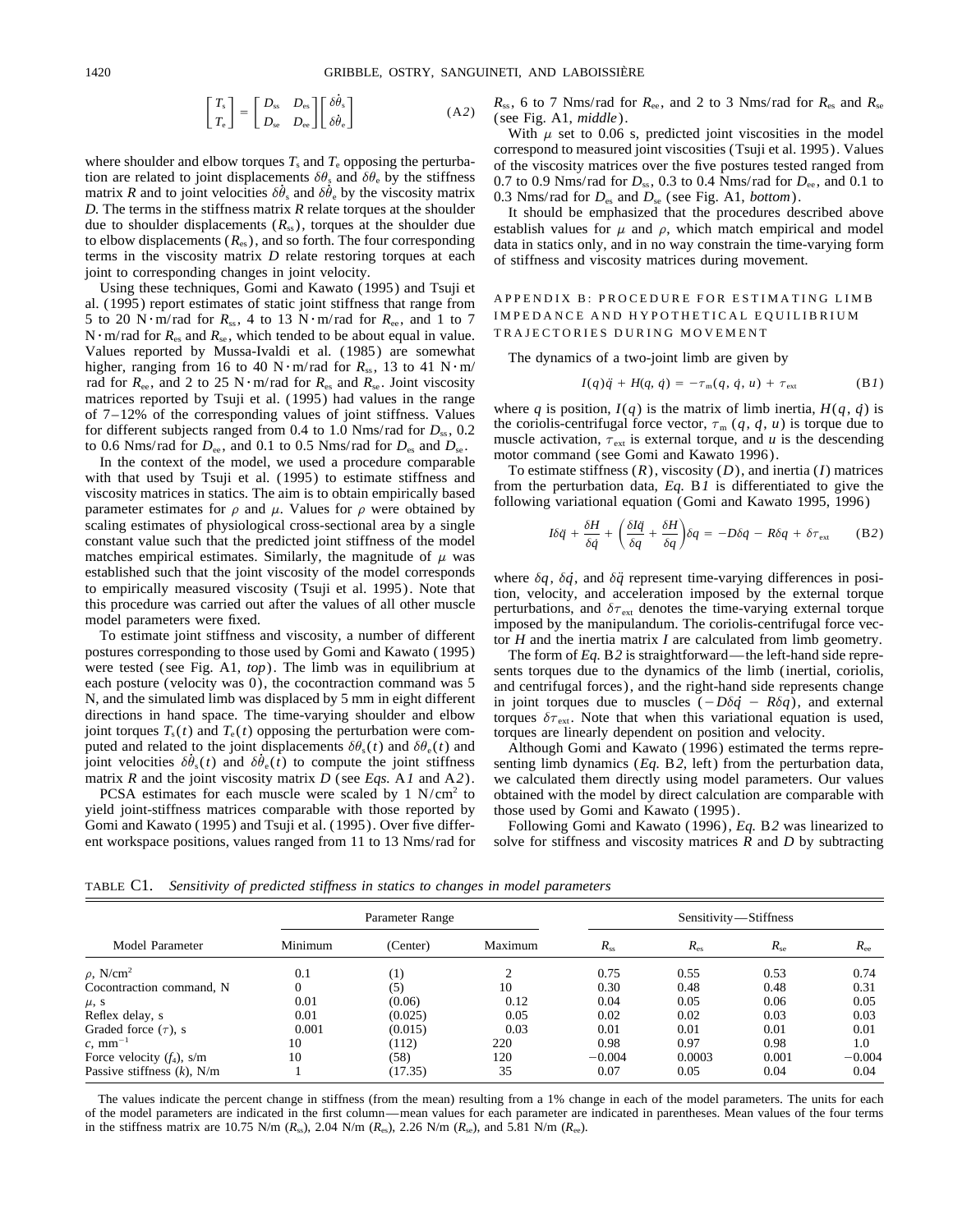| Model Parameter               | Parameter Range |                  |         | Sensitivity—Viscosity |              |          |          |
|-------------------------------|-----------------|------------------|---------|-----------------------|--------------|----------|----------|
|                               | Minimum         | (Center)         | Maximum | $D_{ss}$              | $D_{\rm es}$ | $D_{se}$ | $D_{ee}$ |
| $\rho$ , N/cm <sup>2</sup>    | 0.1             | $\left(1\right)$ |         | $-0.05$               | $-0.02$      | $-0.03$  | $-0.02$  |
| Cocontraction command, N      |                 | (5)              | 10      | 1.04                  | 1.01         | 1.02     | 1.02     |
| $\mu$ , s                     | 0.01            | (0.06)           | 0.12    | 0.73                  | 0.44         | 0.42     | 0.72     |
| Reflex delay, s               | 0.01            | (0.025)          | 0.05    | $-0.55$               | $-0.33$      | $-0.33$  | $-0.56$  |
| Graded force $(\tau)$ , s     | 0.001           | (0.015)          | 0.03    | $-0.51$               | $-0.31$      | $-0.30$  | $-0.52$  |
| c, $mm^{-1}$                  | 10              | (112)            | 220     | $-0.08$               | $-0.04$      | $-0.05$  | $-0.09$  |
| Force velocity $(f_4)$ , s/m  | 10              | (58)             | 120     | 1.2                   | 1.2          | 1.2      | 1.2      |
| Passive stiffness $(k)$ , N/m |                 | (17.35)          | 35      | 0.005                 | 0.0004       | 0.0002   | 0.04     |

TABLE C2. *Sensitivity of viscosity estimates in statics to model parameter change*

Values denote percent change in viscosity (from the mean) for a 1% change in each model parameter. Mean parameter values are shown in the first column in parentheses. Mean values of the terms in the viscosity matrix are 0.65 Nms/rad  $(D_{ss})$ , 0.20 Nms/rad  $(D_{es})$ , 0.22 Nms/rad  $(D_{sc})$ , and 0.35 Nms/ rad  $(D_{ee})$ .

the left-hand side of *Eq.* B*2,* (represented in following sections by APPENDIX C: ANALYSIS OF THE SENSITIVITY OF vector *Z*), from the external torques  $\delta \tau_{ext}$  PREDICTED LIMB IMPEDANCE TO MODEL

$$
\begin{bmatrix} D_{\rm ss} & D_{\rm es} \\ D_{\rm se} & D_{\rm ee} \end{bmatrix} \begin{bmatrix} \delta \dot{q}_{\rm s} \\ \delta \dot{q}_{\rm e} \end{bmatrix} + \begin{bmatrix} R_{\rm ss} & R_{\rm es} \\ R_{\rm se} & R_{\rm ee} \end{bmatrix} \begin{bmatrix} \delta q_{\rm s} \\ \delta q_{\rm e} \end{bmatrix} = \begin{bmatrix} \delta \tau_{\rm s} \\ \delta \tau_{\rm e} \end{bmatrix} - Z \quad (B3)
$$

from all eight perturbation directions were used at each of the nine variations on simulated joint stiffness and viscosity in statics and<br>time points at which the values in the matrices were to be estimated during movement time points at which the values in the matrices were to be estimated. As in Gomi and Kawato (1996), we used 0.28 s of data after the assessed:  $\rho$ , the scale parameter for muscle force-generating ability; onset of the perturbations for the regressions. the magnitude of the cocontraction command;  $\mu$ , the dependence

stiffness and viscosity measures to compute estimates of the equi-<br>librium trajectories underlying the movements performed by sub-<br>jects. To do this, they assume that joint torques can be represented<br>with a linear equatio with a linear equation

$$
\tau_{\text{in}} = R(q_{\text{eq}} - q) - D\dot{q} \tag{B4}
$$

where  $\tau_{in}$  is joint torque, *R* and *D* are stiffness and viscosity,<br>respectively,  $q_{eq}$  is the postulated equilibrium trajectory, and *q* and The sensitivity of stiffness and viscosity to parameter change

$$
q_{\text{eq}} = R^{-1}[I\ddot{q} + H(\dot{q}, q) + D\dot{q}] + q \tag{B5}
$$

# PARAMETER VARIATION

Simulations were carried out to assess the sensitivity of the results to changes in model parameters. We varied the values of To obtain numerical estimates for the terms in the matrices, data all muscle model parameters and examined the effect of these from all eight perturbation directions were used at each of the nine variations on simulated jo Gomi and Kawato (1996) use their empirically derived joint of muscle threshold length on velocity; *d*, reflex delay;  $\tau$ , the time effiness and viscosity measures to compute estimates of the equi-<br>free development; *c*,

## $Sensitivity$  *in statics*

 $\dot{q}$  are the unperturbed movement position and velocity, respectively and determined quantitatively by varying each parameter, one at  $\dot{q}$  are the unperturbed movement position and velocity, respectively come at  $\dot$ *i* are the unperturbed movement position and velocity, respectively was determined quantitatively by varying each parameter, one at tively. Given estimates of stiffness and viscosity, Gomi and Kawato a time, and computin *q* steps over a range of approximately  $\pm 100\%$  of the center values.



FIG. C1. Range of parameter variation in sensitivity analyses for  $c$  (force-length relation),  $\tau$  (graded force development), and  $f_4$  (force velocity). Vertical axes indicate force (N) for the force-length relation and normalized force for graded force development and the force-velocity relation. Minimum  $(- - -)$ , center  $($ —), and maximum  $( \cdots)$  levels are indicated for each parameter. Values of c from *left* to *right* are 10, 112, and 220 mm<sup>-1</sup>. Values of  $\tau$  from *left* to *right* are 1, 15, and 30 ms. Values of  $f_4$  from shallow to steep are 10, 58, and 120 s/m. ( $c = 112$  mm<sup>-1</sup>,  $\tau = 15$  ms, and  $f_4 = 58$  s/m are used for the simulations reported in the main body of the paper.) For force velocity, negative velocities correspond to muscle lengthening and positive values represent muscle shortening.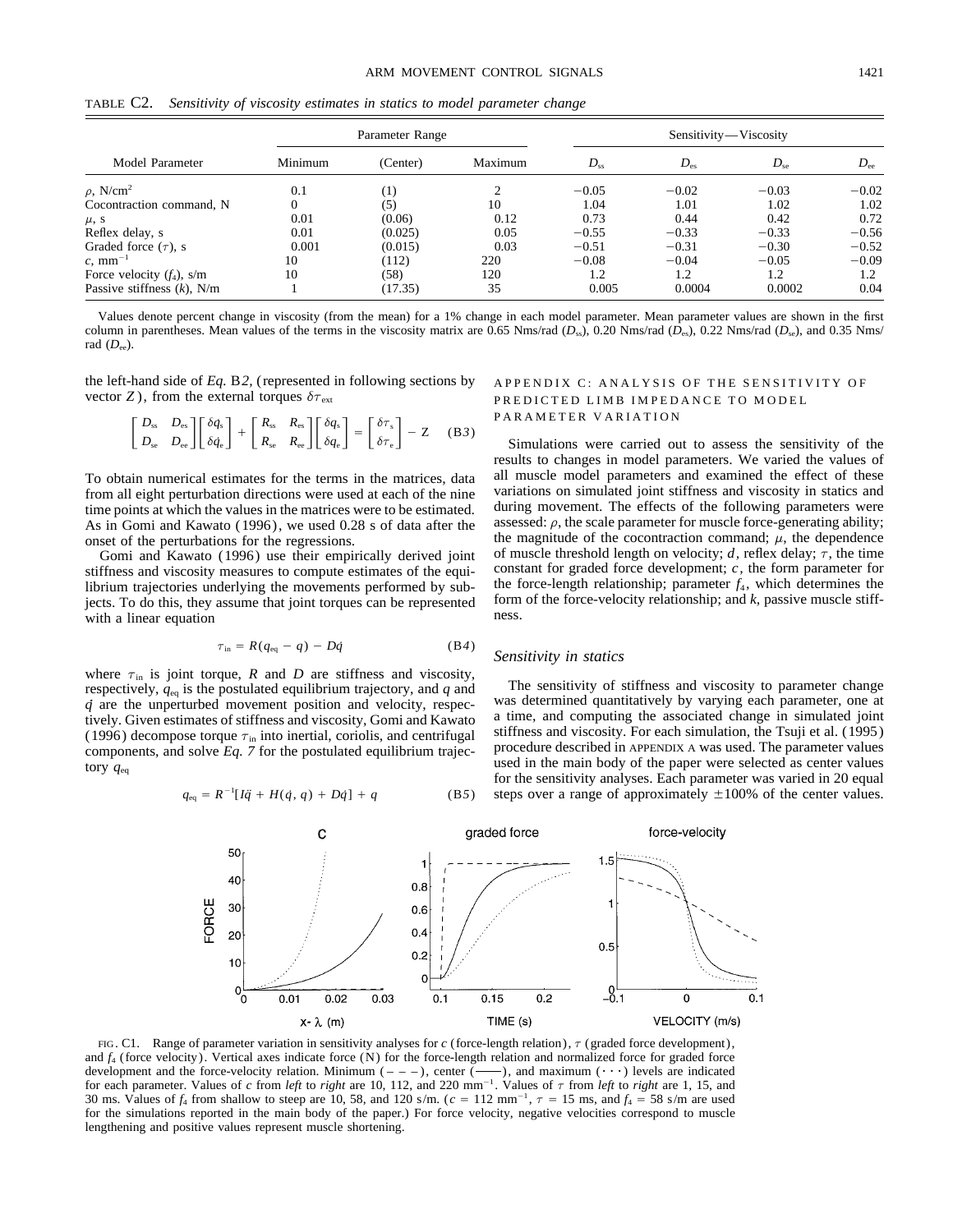

FIG. C2. Estimates of predicted stiffness  $(R_{ss})$  and viscosity ( $D_{ss}$ ) resulting from model parameter variation. The figure shows predicted values of stiffness and viscosity resulting when each of the muscle model parameters are varied one at a time. Ranges of parameter variation are indicated.  $\rho$ , forcelength scale parameter; coc, cocontraction level; delay, reflex delay; gfd, graded force development; *c,* force-length form parameter; fv, force-velocity; *k,* passive stiffness; dashed lines indicate ranges of empirical estimates of stiffness and viscosity reported by Tsuji et al. (1995). Note that  $\rho$ , cocontraction, and *c* have the greatest effect on simulated stiffness, while all parameters but  $\rho$ ,  $c$ , and  $k$  affect simulated viscosity. Numerical estimates of the slopes of these relations and those for the other 3 terms in the stiffness and viscosity matrices are given in Tables C1 and C2.

of the other muscle model parameters were set to their center ment. at low levels of the cocontraction command). Linear relationships

(However, note that nonzero values generally were used for the The estimates of stiffness and viscosity resulting from parameter lower limits.) When varying values of a given parameter, the values variation are given in Fig. C2 for the *R<sub>ss</sub>* and  $D_{ss}$  terms of the of the other muscle model parameters were set to their center stiffness and viscosi values (see Tables C1 and C2 for center values, in parentheses, corresponds to the parameter range that is tested, and the ordinate and ranges for each parameter). As an aid to visualization of the gives the predicted stiffness or viscosity. In Fig. C2, dashed lines parameter ranges that were tested, Fig. C1 shows the effect of give the range of empirical estimates reported by Tsuji et al. extreme parameter values on the force-length and force-velocity (1995). Simulated stiffness and viscosity are seen to vary linearly relationships as well as on the time course of graded force develop- with changes in the value of each parameter (except for stiffness



FIG. C3. Estimates of simulated stiffness  $(R_{ss})$  and viscosity  $(D_{ss})$  during movement resulting from changes in individual model parameters. Means (bold)  $\pm 1$  SD are shown. Abbreviations as in Fig. C2. Numerical estimates of the sensitivity of all 4 terms in the stiffness and viscosity matrices to model parameter change are given in Fig. C4.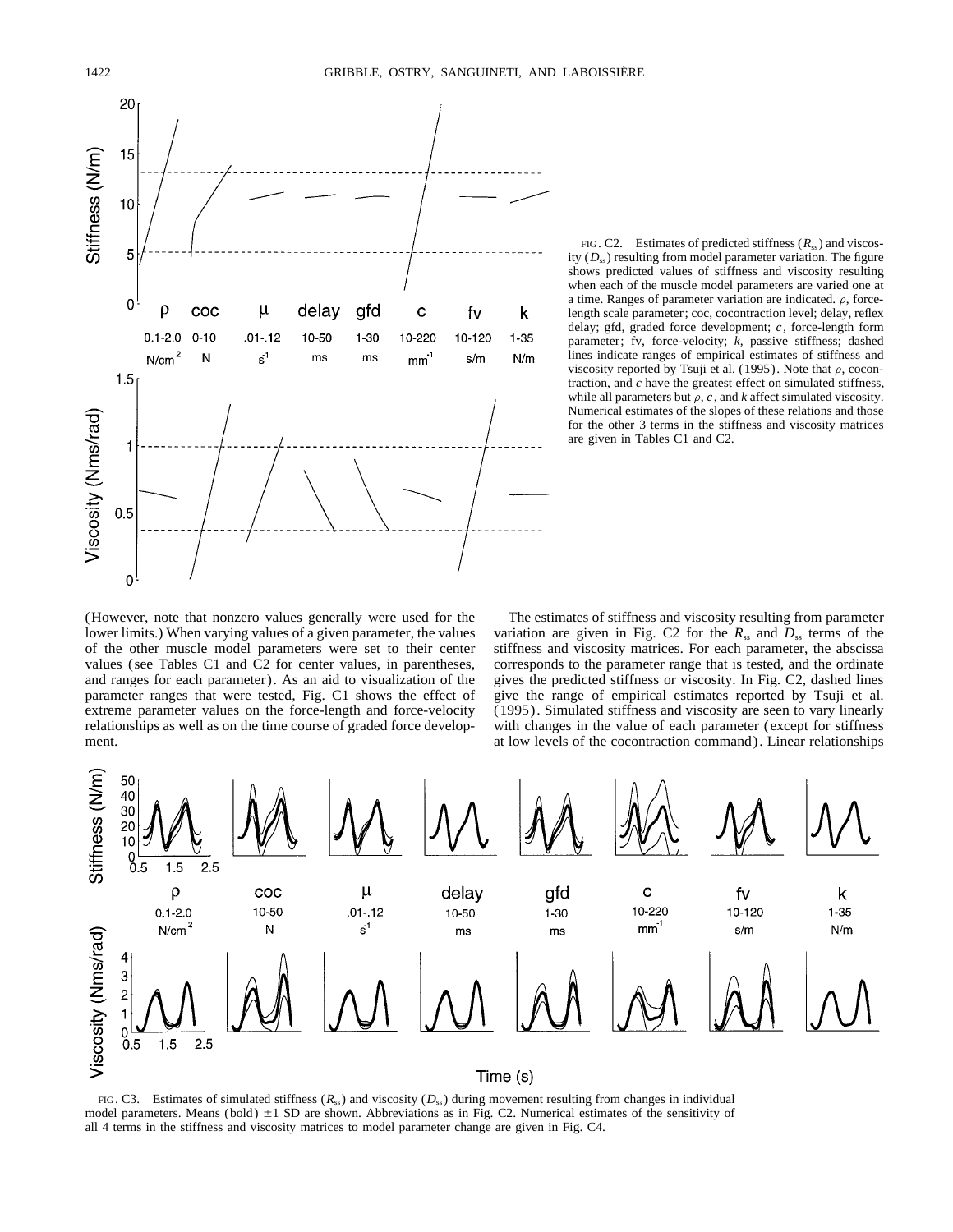



FIG. C4. Sensitivity of predicted stiffness and viscosity during movement to changes in individual model parameters. Horizontal axis shows time, and the vertical axes show the change in stiffness (or viscosity) resulting from a 1% change in each model parameter.  $\frac{R_s}{s}$  and  $D_{ss}$ ;  $- \cdot -$ ,  $R_{ee}$  and  $D_{ee}$ ;  $- \cdot -$  and  $\cdot \cdot \cdot$ , es and se terms, respectively. Abbreviations as in Fig. C2.

were obtained for the other terms of the stiffness and viscosity peaks of the function, whereas the magnitude of the force-velocity

each of the terms in the stiffness and viscosity matrices to changes during movement is affected most by the cocontraction command, shown. For example, a 1% increase in  $\rho$  results in a 0.75% increase greatest at the peaks of the function, whereas the effects of *c* are in stiffness for  $R_s$ , and a decrease in viscosity of 0.05% for  $D_s$ . greatest in in stiffness for  $R_{ss}$  and a decrease in viscosity of 0.05% for  $D_{ss}$ . greatest in the middle.<br>As indicated in Fig. C2, the main parameters affecting stiffness At each of the nine time points during the movement at whic As indicated in Fig. C2, the main parameters affecting stiffness are  $c$ ,  $\rho$ , and cocontraction, whereas all variables except for  $\rho$ ,  $c$ , stiffness and viscosity were estimated, numerical estimates were and *k* affect simulated viscosity. **obtained** of the sensitivity of stiffness and viscosity to parameter

movement, all parameters were held constant throughout the move-<br>ment.) The parameters were varied in 20 equal steps over the same<br>ranges reported in Tables C1 and C2 (except for the magnitude of<br>the cocontraction command,

The resulting stiffness and viscosity estimates over the course<br>of simulated movements are given in Fig. C3 for *R<sub>ss</sub>* and *D<sub>ss</sub>*, Received 24 April 1997; accepted in final form 14 November 1997. respectively. The mean SD is shown. It can be seen that the basic double-peaked form of the stiffness and viscosity functions remains REFERENCES unchanged when parameter values are varied. Changes to  $\rho$ , cocontraction, and c have the greatest effects on stiffness and tend to<br>ration, and c have the greatest effects on stiffness and tend to<br>raise or lower the over magnitude of the graded force development and force-velocity paradicles with K., KAUFMAN, K., AND CHAO, E. Physiological considerations of muscle rameters differentially affect simulated stiffness over time—the force throu effects of graded force development are most prominent at the ASATRYAN, D. G. AND FELDMAN, A. G. Functional tuning of the nervous

matrices as well. The figure also shows that  $\rho$ , cocontraction, and parameter affects simulated stiffness during the middle of move*c* are the primary determinants of stiffness, whereas all variables ment. Lower values of  $f_4$  (which are associated with more shallow except  $\rho$ , *c*, and *k* affect simulated viscosity. **c** of stiffness in the force-velocity gradients) result in higher levels of stiffness in the Tables C1 and C2 give numerical estimates of the sensitivity of middle. For the same range of parameters, simulated viscosity in the muscle model parameters. The percent change in stiffness graded force development, *c,* and force velocity. The effects of and viscosity resulting from a 1% change in each parameter is cocontraction, graded force development, and force velocity are

change. For each of the four terms in the stiffness and viscosity matrices, the change in stiffness (or viscosity) resulting from a *Sensitivity during movement* 1% change in each model parameter is shown for the nine time A procedure comparable with that described above for statics<br>was used to assess the sensitivity, during movement, of simulated<br>stiffness and viscosity to parameter change. For each set of parame-<br>ters, the Gomi and Kawato

the cocontraction command was 30 N during movement.) University, 1205 Dr. Penfield Ave., Montreal, Quebec H3A 1B1, Canada.

- 
- 
-